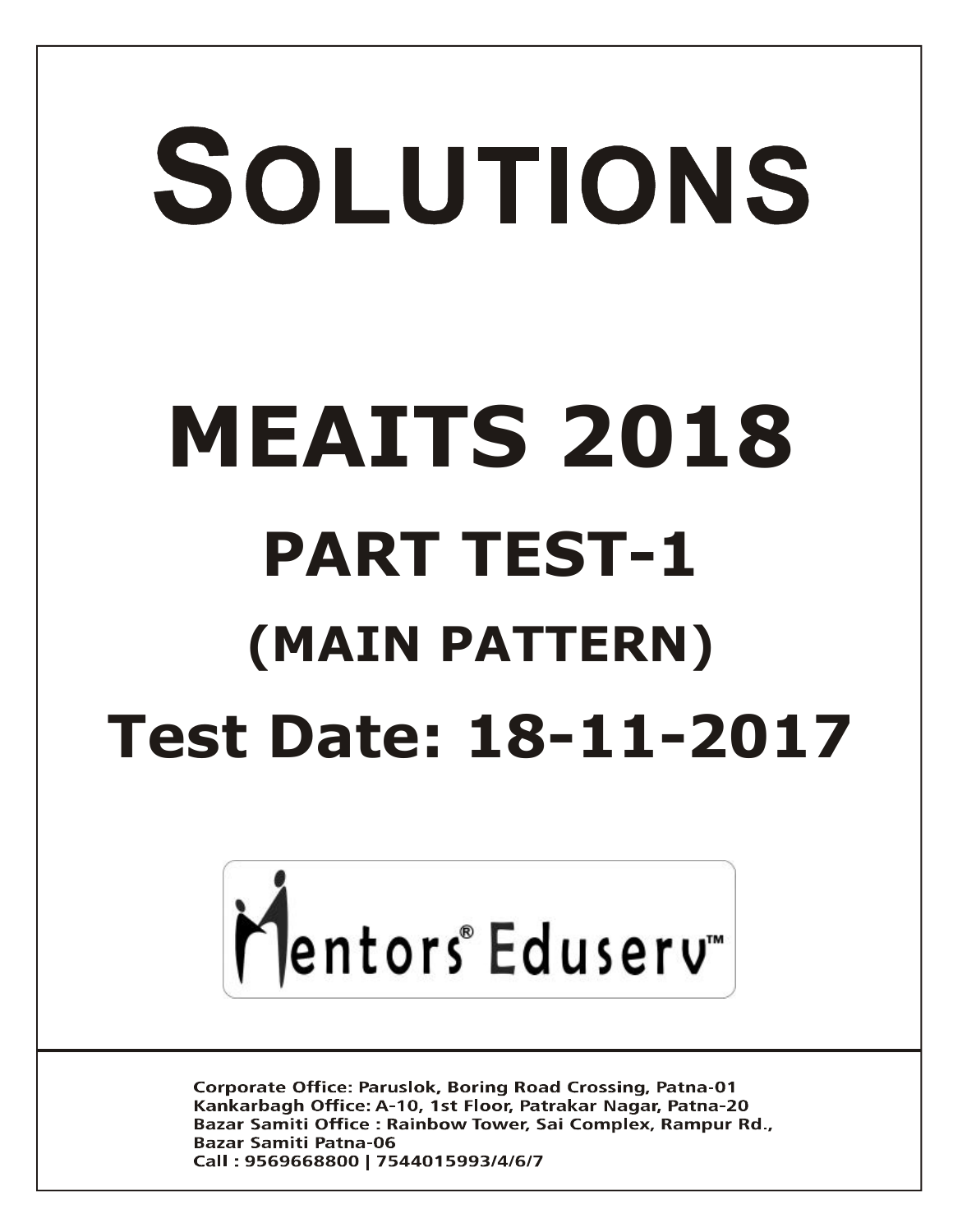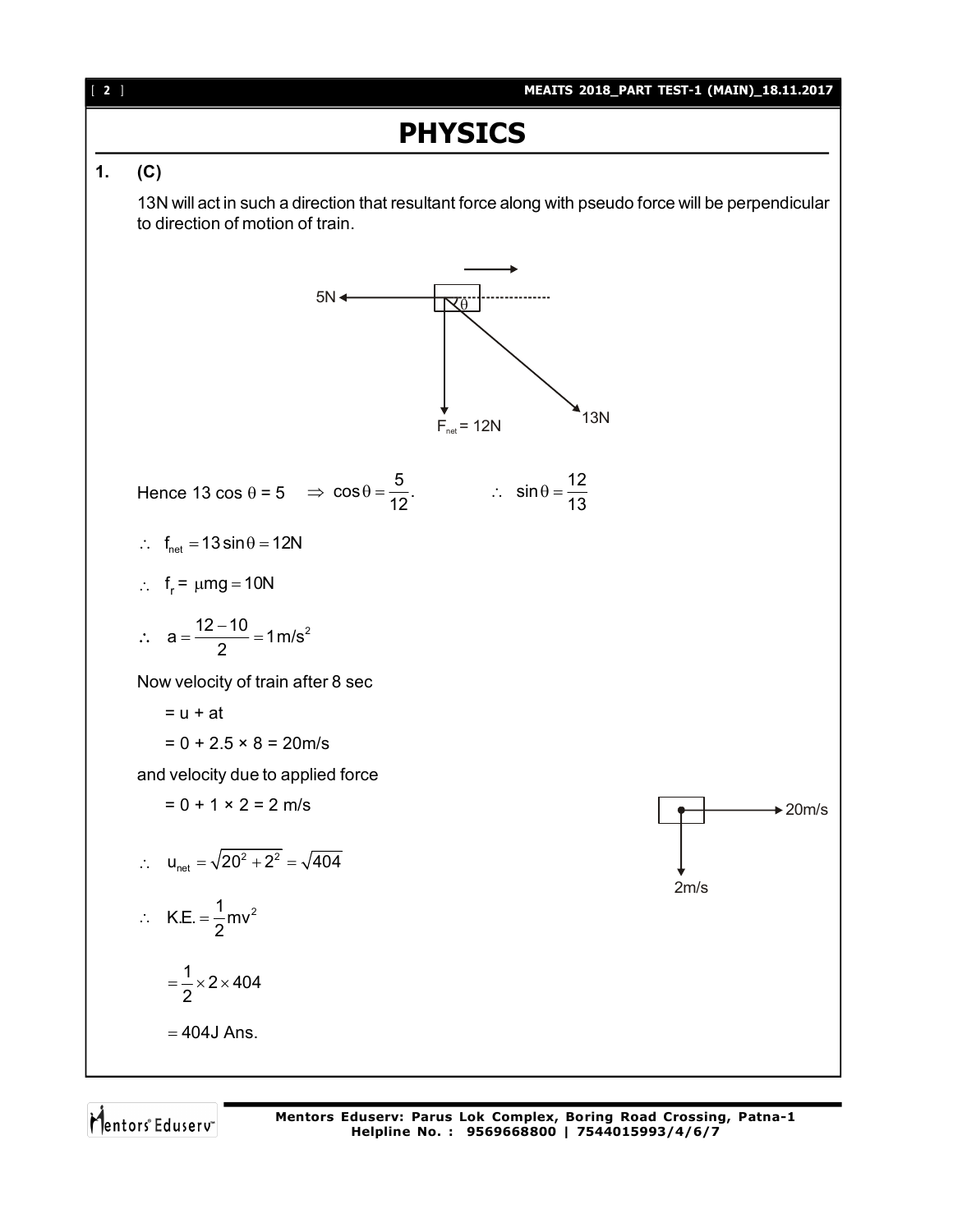#### **MEAITS 2018\_PART TEST-1 (MAIN)\_18.11.2017** [ **3** ]

**2. (B)** When 2m fall by 3 meter, m will rise through 1 meter each. From energy conservation u♠┌┴┐ ╰╮┆╱ ┌┴┐♠u v 2mg × 3 – 2mg × 1 =  $\frac{1}{2}$ mu<sup>2</sup> × 2 +  $\frac{1}{2}$ (2m) v<sup>2</sup>  $=\frac{1}{2}$ mu<sup>2</sup> × 2 +  $\frac{1}{2}$ (2m) v<sup>2</sup> ....(1) Also from constrain relation,  $\frac{3}{5}v = u$ 5  $...(2)$ from (1) & (2)  $u = 10 \times \sqrt{\frac{5}{1.5}}$  m/s 17  $=$  10  $\times$   $\lambda$ **3. (B)**  $v_x = 18 \cos 60^\circ = 9 \text{ m/s} \& u_y = 18 \sin 60^\circ = 9 \sqrt{3} \text{ m/s}$  $9^2 + v_y^2 = 15$   $\Rightarrow$   $v_y = 12$  m/s  $12 = 9\sqrt{3} - 10t$  ....  $\therefore t = \frac{9\sqrt{3}-12}{10} \text{ sec.}$ 10  $=\frac{9\sqrt{3}-1}{10}$  $t_f = \frac{2v \sin \theta}{g} = \frac{9\sqrt{3}}{5}$  sec. g 5  $=\frac{2v\sin\theta}{2}=\frac{9}{2}$  $\therefore \Delta t = \frac{9\sqrt{3}}{5} - 2 \times \frac{9\sqrt{3} - 12}{10} = \frac{12}{5}$  sec. 5 10 5  $\Delta t = \frac{9\sqrt{3}}{5} - 2 \times \frac{9\sqrt{3} - 12}{10} =$ **4. (D)** dv  $v^2$ dt R  $=$ 0  $v$  due 1  $t$ 2  $v_0$   $\sim$  0  $\frac{dv}{2} = \frac{1}{2} \int dt$  $\Rightarrow \int_{v_0} \frac{dv}{v^2} = \frac{1}{2} \int_0^1 dt$ 0 0  $v = \frac{v_0 R}{R}$  $R - v_0 t$  $\Rightarrow$   $V = -$ -0 0 dx  $v_{0}R$ dt R-v<sub>o</sub>t  $\Rightarrow \frac{an}{1!} =$  $\overline{\phantom{0}}$  $2\pi R$  t 0 0 0 0  $dx = v_0 R \int \frac{dt}{R}$  $R - v_0 t$  $\pi$  $\Rightarrow$   $\vert dx = v$  $\int_{0} dx = v_0 R \int_{0} \frac{dx}{R}$  $\frac{{}_{0}R}{v_{0}}\left[\ln(R-v_{0}t)\right]_{0}^{t}$  $2\pi R = \frac{v_0 R}{\epsilon} \left[ \ln(R - v_0 t) \right]$  $\Rightarrow 2\pi R = \frac{v_0}{-v_0} \left[ \ln(R - v_0 t) \right]_0^1$  $ln(R - v_0 t)]_0^1$   $\Rightarrow t = \frac{N}{2}(1 - e^{-2\pi})$ 0  $t = \frac{R}{r} (1 - e^{-r})$ v  $\Rightarrow$  t =  $\frac{1}{2}$  (1 – e<sup>-2 $\pi$ </sup>)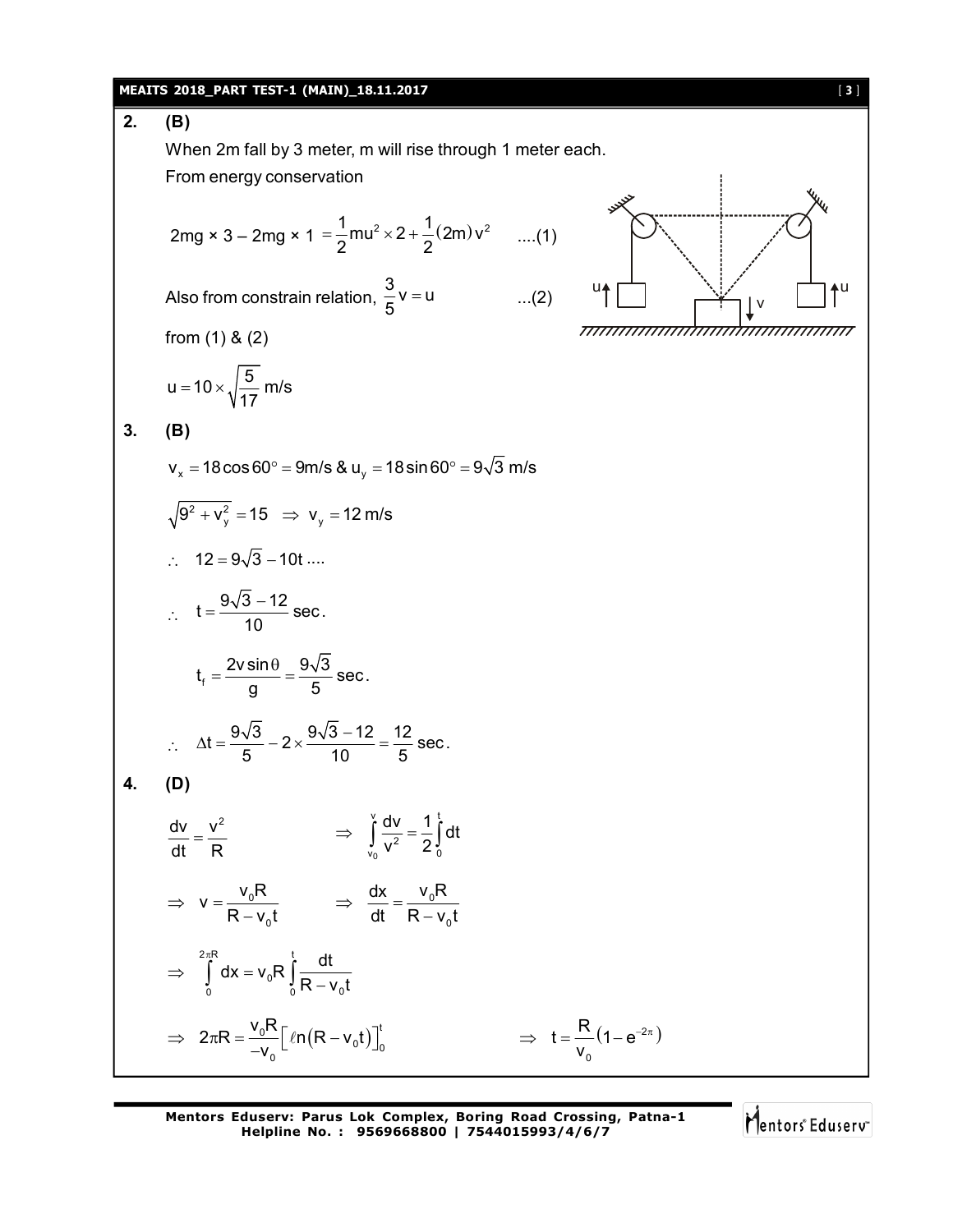## **5. (B)**  $\mu = \mu_0 (1 + \alpha \Delta \theta)$  $\therefore \Delta \mu = \mu_0 \alpha \Delta \theta$ shift y =  $\frac{(\mu_2 - \mu_1)t \times D}{dt}$ d  $=\frac{(\mu_2-\mu_1)t\times L}{t}$ one fringe width = D . d  $\lambda$ Hence number of fringes crossed is  $n = \frac{y}{x} = \frac{(\mu_2 - \mu_1) \times t}{2}$ w  $=\frac{y}{x}=\frac{(\mu_2-\mu_1)\times t}{x}$ λ  $=\frac{\mu_0 \alpha \Delta \theta \times t}{2}$ λ  $= 10^{-4}$ **6. (D) Conceptual 7. (B)** 1  $\sin'$   $\frac{10}{2}$   $\sin'$   $\frac{10}{3}$ 1  $\Delta$   $, \mu_2$   $\Delta$   $, \mu_3$  $\sin \frac{A + \delta_1}{2}$   $\sin \frac{A + \delta_2}{2}$   $\sin \frac{A}{2}$  $\frac{2}{\sin \frac{A}{2}}$ ,  $\mu_2 = \frac{2}{\sin \frac{A}{2}}$ ,  $\mu_3 = \frac{2}{\sin \frac{A}{2}}$  $+\delta_1$   $\qquad \qquad \delta_2$   $A + \delta_2$   $\qquad \qquad \delta_3$  $\mu_1 = \frac{2}{\Delta}$ ,  $\mu_2 = \frac{2}{\Delta}$ ,  $\mu_3 = -$

Using the relation  $2\delta_2 = \delta_1 + \delta_3$  (for A.P.)

2 2 2

we can get 
$$
\frac{\mu_1 + \mu_3}{\mu_2} = \frac{\sin \frac{A + \delta_1}{2} + \sin \frac{A + \delta_3}{2}}{\sin \frac{A + \delta_2}{2}} = \frac{2 \sin \frac{2A + \delta_1 + \delta_3}{4} \cdot \cos \frac{\delta_1 - \delta_3}{4}}{\sin \frac{A + \delta_2}{2}}
$$

$$
=\frac{2\sin\frac{A+\delta_1}{2}\cdot\cos\frac{\delta_1-\delta_3}{2}}{\sin\frac{A+\delta_2}{2}}
$$

$$
=2\cos\frac{\delta_1-\delta_3}{4}
$$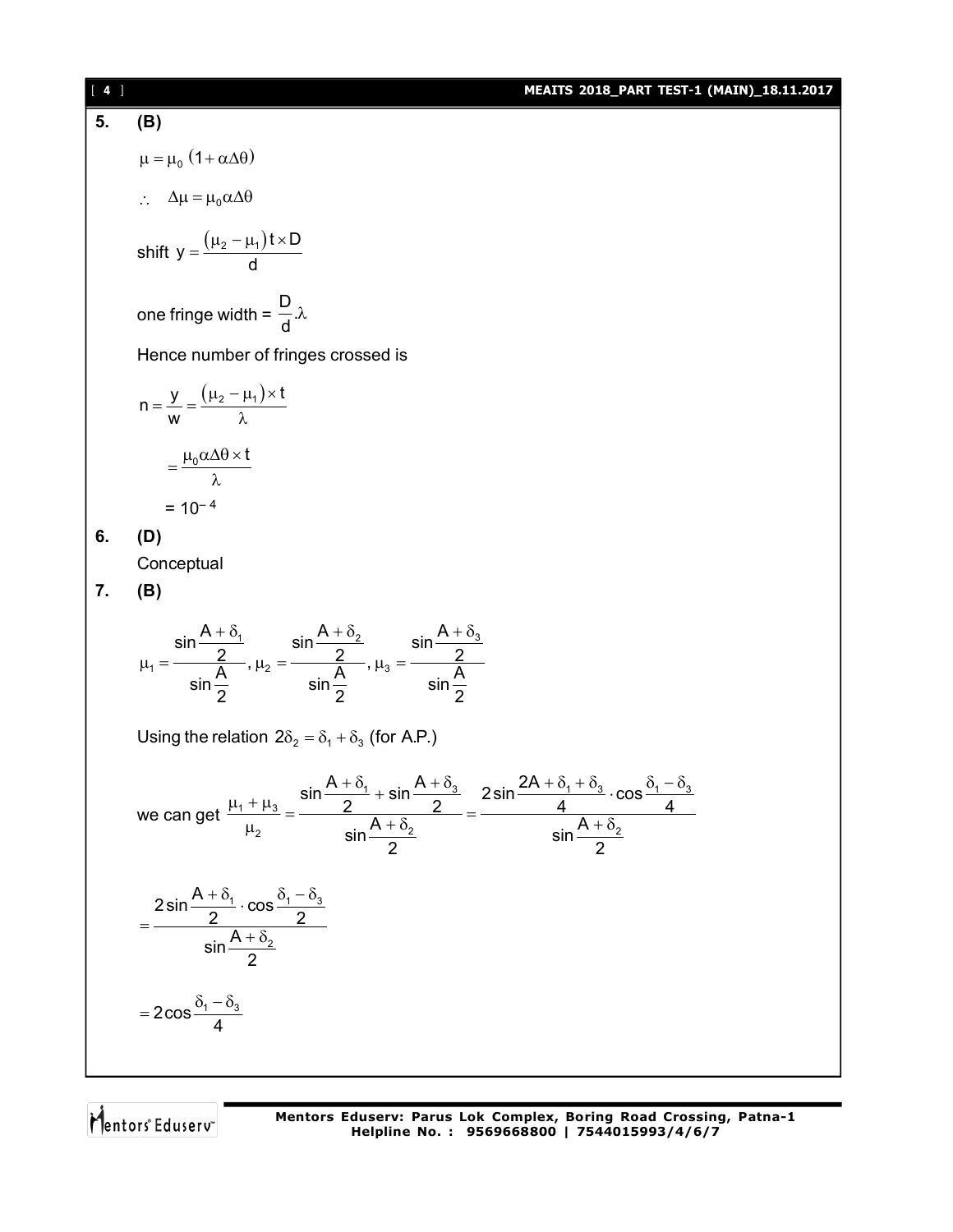#### **MEAITS 2018\_PART TEST-1 (MAIN)\_18.11.2017** [ **5** ]

# **8. (D)**

Since object at focal length of 1<sup>st</sup> lens, hence d<sub>1</sub> can have any value, but image fromed by 2<sup>nd</sup> lense must lies at 2<sup>nd</sup> focal length of 3<sup>rd</sup> lens.

$$
\therefore d_2 = 20 - 5 = 15 \text{cm}
$$

$$
9. (C)
$$

Clearly  $\frac{1}{v} - \frac{1}{25} = \frac{1}{20} \Rightarrow v = 100$  cm v 25 20  $-\frac{1}{25} = \frac{1}{22} \Rightarrow V = 1$  $\overline{a}$ 

Intensity at x = 100 cm will be maximum and it will be same at equal distances from 100cm i.e. same at 90cm & 110cm.





**10. (C)**

Magnefying power,

$$
MP = \frac{f_0}{f_e} \left[ 1 + \frac{f_e}{D} \right] = \frac{60}{3} \left[ 1 + \frac{3}{25} \right]
$$

Hence (ii), (iii) & (iv) are correct

 $= 22.4$ 

But MP = 
$$
\frac{\theta}{\theta_0}
$$
  $\therefore \theta = 22.4 \times \frac{1^{\circ}}{2} = 11.2^{\circ}$ 

**11. (A)**

Applying snell's law between O & P,

$$
2 \times \sin 60^\circ = \frac{2}{1+H^2} \times \sin 90^\circ
$$

$$
\frac{\sqrt{3}}{2} = \frac{1}{H^2+1} \qquad \Rightarrow \qquad H = \sqrt{\frac{2}{\sqrt{3}}-1}
$$

Mentors Eduserv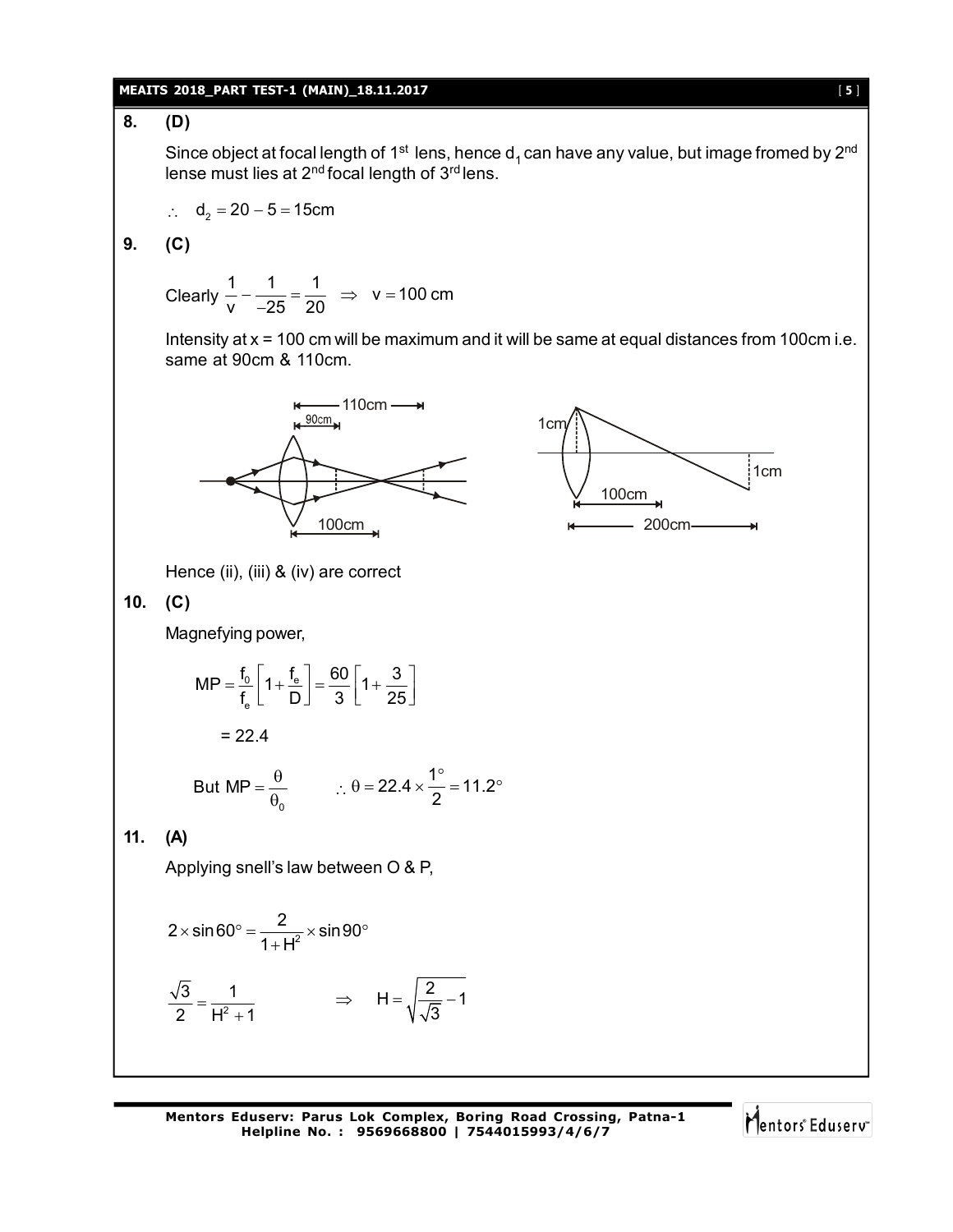| $\begin{bmatrix} 6 \end{bmatrix}$ | MEAITS 2018_PART TEST-1 (MAIN)_18.11.2017                                                                                                                                                                                         |
|-----------------------------------|-----------------------------------------------------------------------------------------------------------------------------------------------------------------------------------------------------------------------------------|
| 12.                               | (D)                                                                                                                                                                                                                               |
|                                   | f.b.d. of block A' w.r.t. platform is shown in fig. along                                                                                                                                                                         |
|                                   | with centrifugal force at angular position $\theta$ ,<br>$\frac{mv^2}{r} \sin \theta$                                                                                                                                             |
|                                   | which gives $\mu$ N = $\frac{mv^2}{r}$ (1)<br>$\frac{mv^2}{r} \cos \theta$<br>$\theta$<br>$\mu$ N                                                                                                                                 |
|                                   | 8. $N + \frac{mv^2}{r} \sin \theta = mg$ (2)<br>mg                                                                                                                                                                                |
|                                   | From $(1)$ & $(2)$                                                                                                                                                                                                                |
|                                   | $\mu = \frac{\frac{v^2}{r} \cos \theta}{g - \frac{v^2}{r} \sin \theta}$ Now for $\mu$ to be mnimum, $\frac{d\mu}{d\theta} = 0$                                                                                                    |
|                                   | $\Rightarrow \frac{\left(g - \frac{v^2}{r}\sin\theta\right)\left(-\frac{v^2}{r}\sin\theta\right) - \left(\frac{v^2}{r}\cos\theta\right)\left(0 - \frac{v^2}{r}\cos\theta\right)}{\left(g - \frac{v^2}{r}\sin\theta\right)^2} = 0$ |
|                                   | $\Rightarrow -\frac{v^2}{r}$ gsin $\theta + \left(\frac{v^2}{r}\sin\theta\right)^2 + \left(\frac{v^2}{r}\cos\theta\right)^2 = 0$                                                                                                  |
|                                   | $\Rightarrow \frac{v^2}{r}$ gsin $\theta = \left(\frac{v^2}{r}\right)^2 \Rightarrow \sin \theta = \frac{v^2}{r}$                                                                                                                  |
|                                   | or $\sin \theta = \frac{0.7 \times 0.7}{0.2 \times 9.8} = 0.25 = \frac{1}{4}$                                                                                                                                                     |
|                                   | $\therefore \quad \cos \theta = \sqrt{1 - \frac{1}{16}} = \sqrt{\frac{15}{16}}$                                                                                                                                                   |
|                                   | ∴ $\mu_{min^m} = \frac{\frac{0.7 \times 0.7}{0.2} \times \sqrt{\frac{15}{16}}}{9.8 - \frac{0.7 \times 0.7}{0.2} \times \frac{1}{4}} = 0.258$                                                                                      |
|                                   |                                                                                                                                                                                                                                   |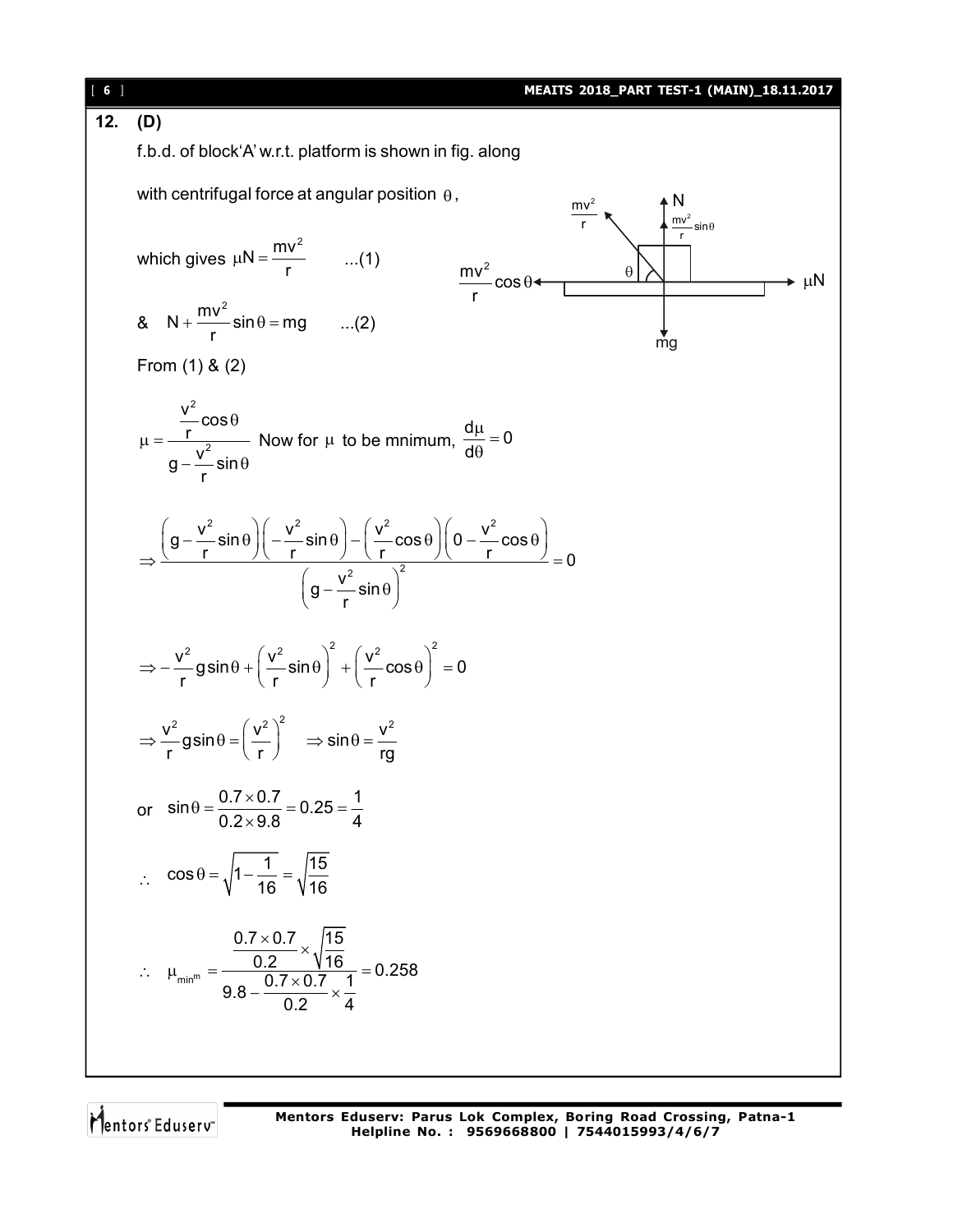#### **MEAITS 2018\_PART TEST-1 (MAIN)\_18.11.2017** [ **7** ]

# **13. (C)**

Distance between successive wave fringes is equal to wavelength. THe plane wave X - Y will reach at P after three wave lengths

$$
\therefore D = 3\lambda
$$

$$
\therefore t = \frac{3\lambda}{C}
$$

C

**14. (B)**

Apperent depth = Real depth  $\mu$ 

Hence for the 1st medium apperent distance is

$$
\ell = \int \frac{dx}{\mu} = \int_{0}^{10} \frac{dx}{22}
$$
  
\n
$$
= \frac{1}{22} \int_{0}^{10} (1+2x) dx = \frac{1}{22} [10 + 100] = 5 \text{cm}
$$
  
\nHence  $u = -(5 + 10) = -15 \text{cm}$   $f = +10 \text{cm}$   
\n $\therefore \frac{1}{v} - \frac{1}{-15} = \frac{1}{10} \implies \frac{1}{v} = \frac{1}{10} - \frac{1}{15}$   
\n $\implies v = 30 \text{cm}$   
\n15. (C)  
\nFor AB, acceleration's  
\n $a = g \sin \theta - \mu g \cos \theta$   
\n $= g \sin \theta - \frac{\tan \theta}{2} \cdot g \cos \theta = \frac{g \sin \theta}{2}$  downward  
\nfor BC  
\n $a = g \sin \theta - \frac{3g \sin \theta}{2} = -\frac{g \sin \theta}{2}$   
\ni.e. upward acceleration  $\frac{g \sin \theta}{2}$   
\nHence block will again come to rest.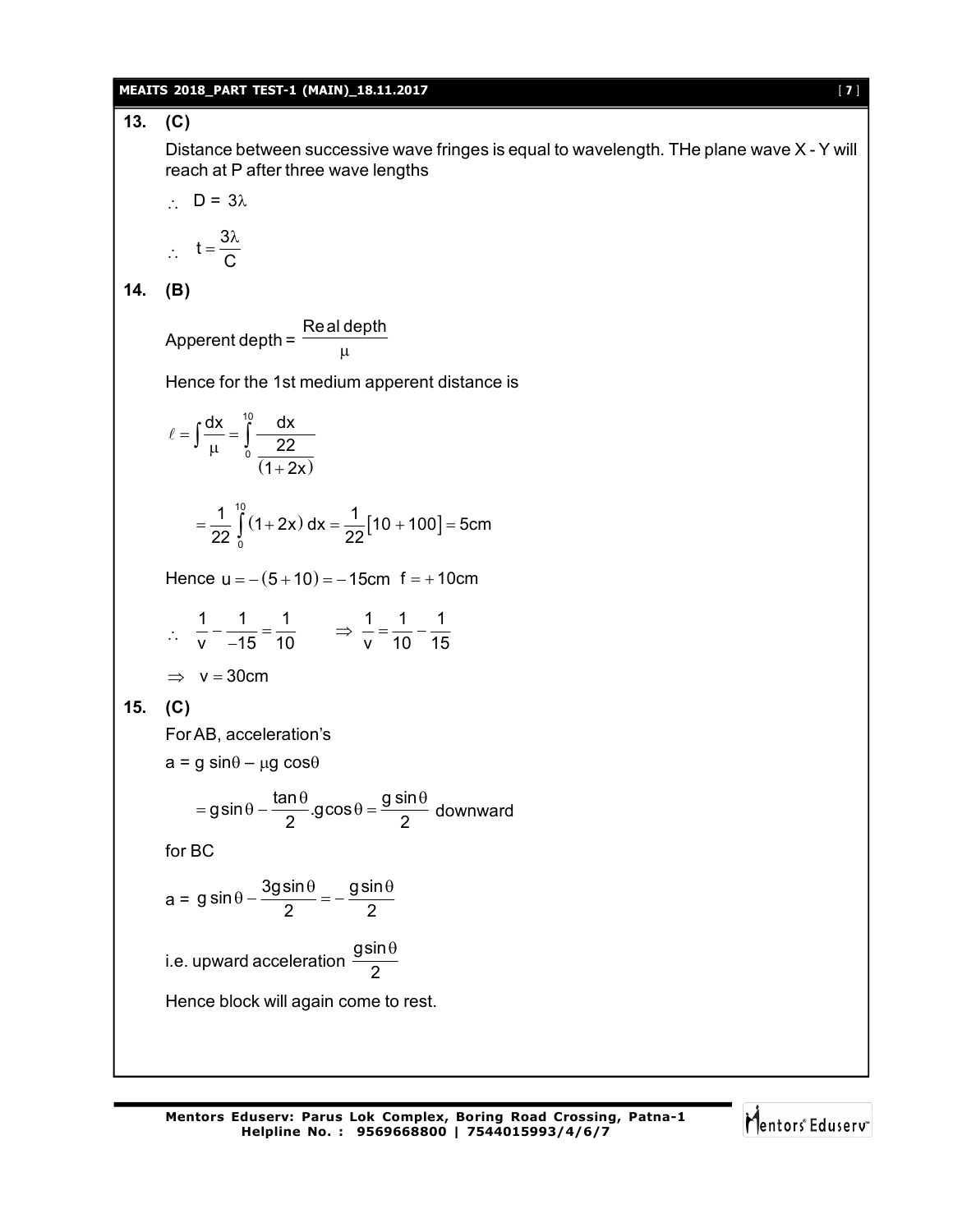[ **8** ] **MEAITS 2018\_PART TEST-1 (MAIN)\_18.11.2017 16. (D)** Intensity of polarised light from first from first polarizer is  $\frac{100}{2}$  = 50 2  $=$ Hence new intensity is  $50 \cos^2 60^\circ = \frac{50}{4} = 12.5\%$ 4  $I = 50 \cos^2 60^\circ = \frac{50}{1} =$ **17. (D)** Height of fall of ring is h = L tan  $37^{\circ}$  = 0.7  $\times$ 3  $\frac{1}{4}$ . Distance moved by M up the plane is L sec 37° – L  $=\frac{L}{L}$ 4  $\Delta \ell$  = L sec 37° – L = -From constrain relation  $V_M = -V_m$  $v_{\rm M} = \frac{4}{5} v_{\rm r}$  $=\frac{1}{5}V_m$  ...(1) Now work energy theorem gives  $mgh + Mg\Delta\ell \sin 37^\circ + \frac{1}{2}mv_m^2 + \frac{1}{2}Mv_m^2 = 0$  $-mgh + Mg\Delta\ell \sin 37^{\circ} + \frac{1}{2}mv_{m}^{2} + \frac{1}{2}Mv_{M}^{2} = 0$  ...(2) From (1) & (2)  ${\bm \nu}_{_{\bm m}}$  = 0, i.e. ring will instantaneously at rest **18. (A)** The virtual image formed by the lens at the naked eyes true near point  $\therefore$  P = 25 cm Now  $f = \frac{1}{R} = \frac{1}{2}m = 33.3$  cm P 3  $=\frac{1}{2}=\frac{1}{2}$ m = 3  $\therefore$ 1 1 1 25 q 33.3  $+ - = \Rightarrow$  q = – 100cm i.e. 1m away for clear vision **19. (A)** Considering centrifugal forces an each particles  $\breve{\phantom{1}}$  $\sum$ mw<sup>2</sup> r cos45 $\degree$  =  $\mu$ mg max  $2 \mu g$ r  $\omega_{\text{max}} = \sqrt{\frac{\sqrt{2}}{\mu}}$ 

Mentors<sup>®</sup> Eduserv<sup>®</sup>

**Mentors Eduserv: Parus Lok Complex, Boring Road Crossing, Patna-1 Helpline No. : 9569668800 | 7544015993/4/6/7**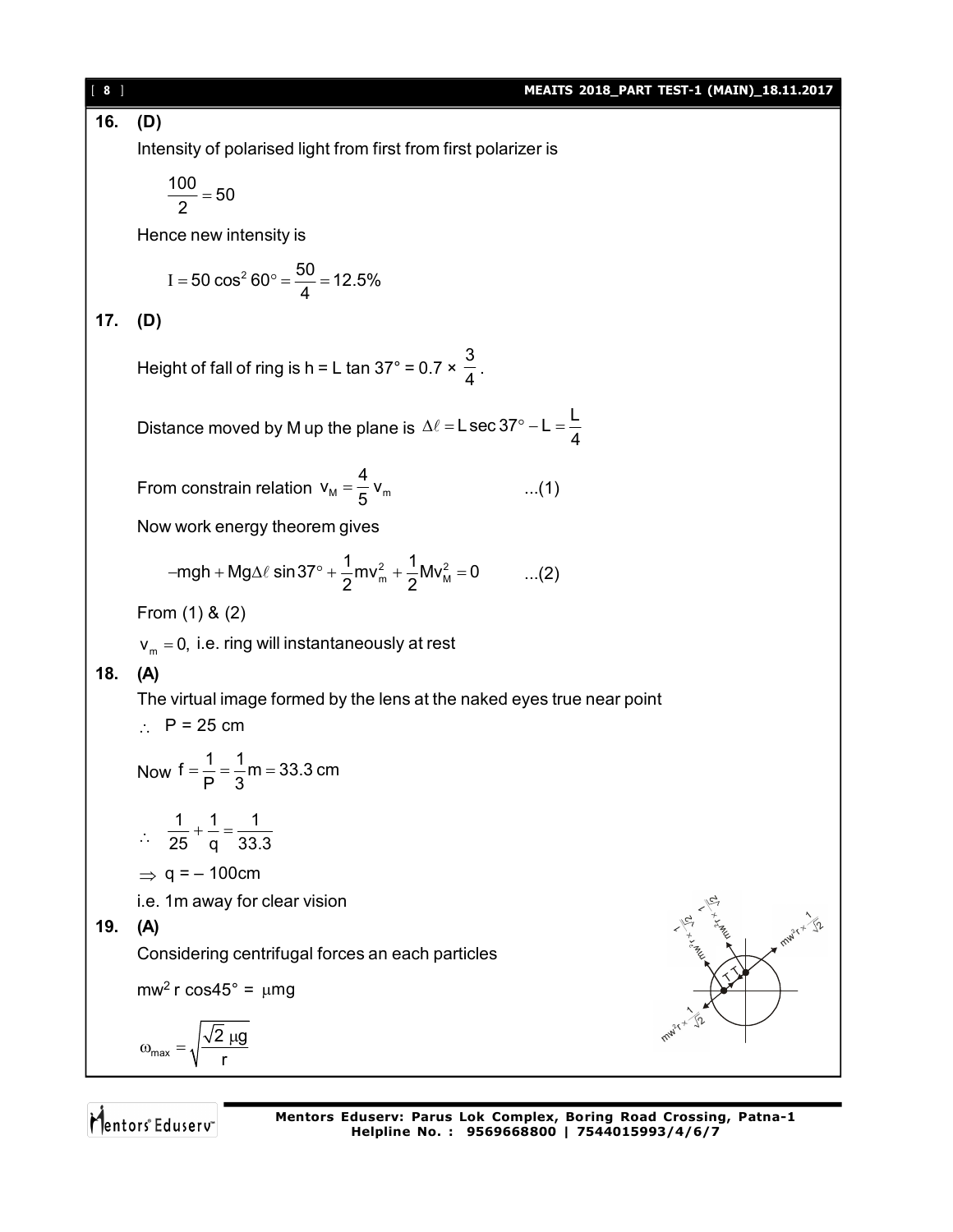#### **MEAITS 2018\_PART TEST-1 (MAIN)\_18.11.2017** [ **9** ]

# **20. (A)**

The detector will receive the max $<sup>m</sup>$ . light when the image of point source of light coincide with</sup> the position of detector.

Velocity of object w.r.t lens = +10m/s

Velocity of detector w.r.t. lens = 20 m/s

Hence after time t

$$
u = -(100 - 10t) & v = 20t, f = 10cm.
$$

$$
\therefore \quad \frac{1}{20t} - \frac{1}{-(100-10t)} = \frac{1}{10}
$$

$$
\implies 2t^2 - 19t + 10 = 0
$$

 $\Rightarrow$  t = 0.56 sec and 8.94 sec.

## **21. (B)**

Snell's law at 2<sup>nd</sup> face gives

 $\mu$  sin 30° = sin  $\beta \implies \beta = 60^{\circ}$ 

 $\therefore$  1<sup>st</sup> deviation  $\delta = 60^{\circ} - 30^{\circ} = 30^{\circ}$  (by prism)

Incidence angle  $\theta$  that ray makes with principle axis is

$$
\tan \theta = \frac{R/\sqrt{3}}{R} = \frac{1}{\sqrt{3}}
$$

 $\Rightarrow$   $\theta = 30^{\circ} = \delta$ 

It means that ray incidence on sphere normally and hence retrace its path from silvered face. Hence total angle of deviation is 180°

# **22. (B)**

For first minimum,  $\theta = \frac{a}{a}$  $\theta = \frac{\lambda}{\tau}$ 

and 
$$
\Delta \phi = \frac{2\pi}{\lambda} \Delta x = \frac{2\pi}{\lambda}
$$
. a sin  $\theta$ 

$$
= \frac{2\pi}{\lambda} \cdot a \theta \text{ (for small angle)}
$$

$$
= \frac{2\pi}{\lambda} \cdot a \times \frac{\lambda}{a}
$$

$$
= 2\lambda
$$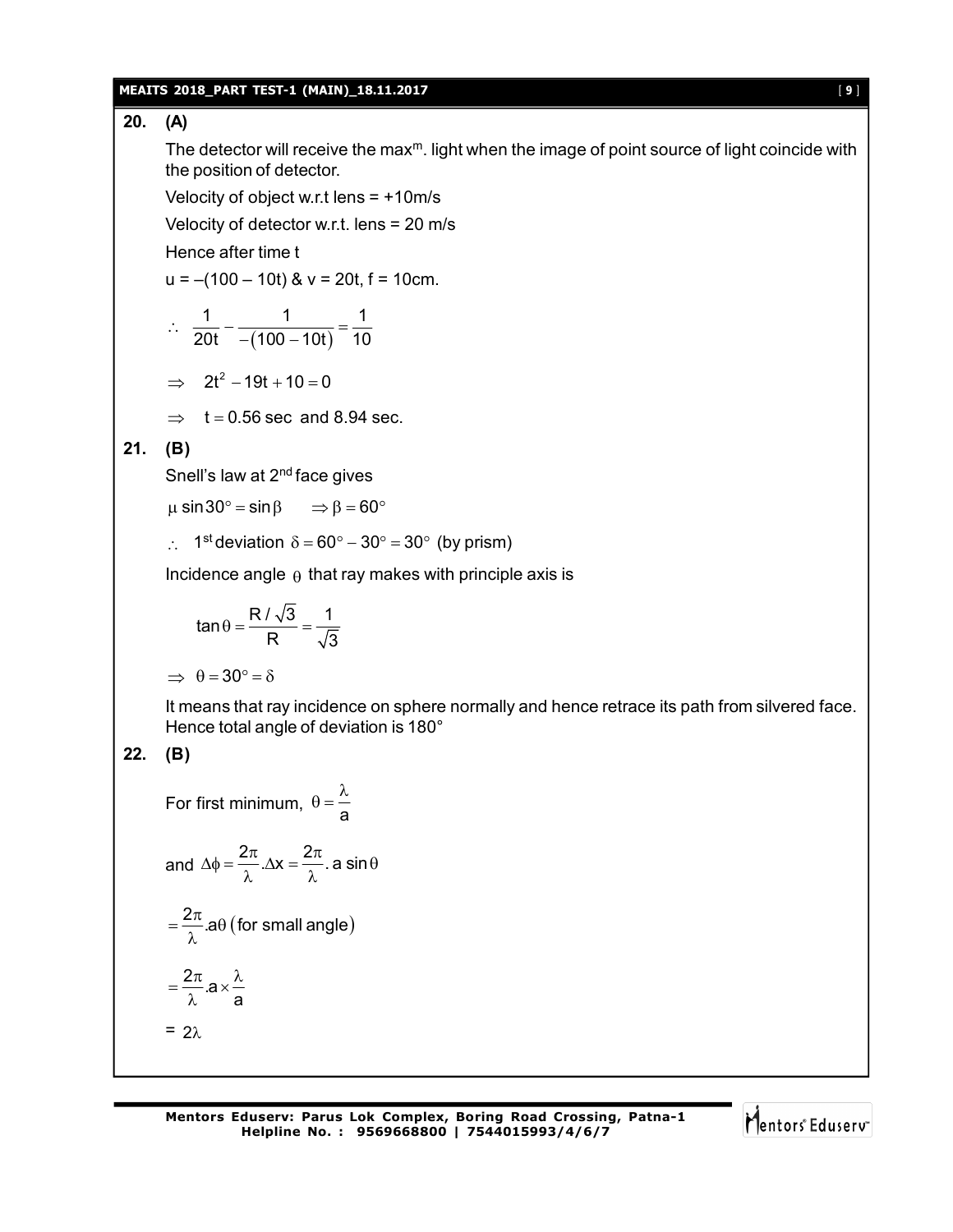O

A'

v'

L

B'

 $\blacktriangleright$  v' sec  $\theta$ 

# **23. (B)**

Clerly  $V_A \cos \beta = V_B \cos \alpha$ 

(from constrain relation)

# **24. (A)**

The ray will always be normal, its x and y coordinate remains same. Hence optical length

along z-axis will be 
$$
s = \int_{0}^{c} \mu dz = \int_{0}^{c} Az^{3} dz = \frac{AC^{4}}{4}
$$

# **25. (A)**

After rotation

 $u' = -2f \cos \theta$ 

$$
\therefore \frac{1}{v'} - \frac{1}{-2f\cos\theta} = \frac{1}{f}
$$

$$
\therefore v' = \frac{2f \cos \theta}{2\cos \theta - 1}
$$
 (for small  $\theta$ , v' will be + ve)

so the image distane along initial OA is

$$
v = v' \sec \theta = \frac{2f}{2\cos\theta - 1}
$$

Hence velocity of image is

$$
\frac{dv}{dt} = \frac{-2f}{(2\cos\theta - 1)^2} \left(-2\omega\sin\theta\right)
$$

 $(2\cos\theta-1)^2$ 4f $\omega$  sin  $2\cos\theta-1$  $=\frac{4f\omega \sin \theta}{\sqrt{2f\omega^2}}$  $\theta - 1$ 

for very small angle, i.e,  $\theta = 2^{\circ}$ 

$$
\sin \theta \simeq \theta \simeq 2^{\circ} = \frac{\pi}{90} \text{rod.}
$$

and  $cos \theta \approx 1$ 

∴ 
$$
v_{image} = \frac{4f\omega\pi}{40}
$$
 m/s along A to B i.e., away from pole.

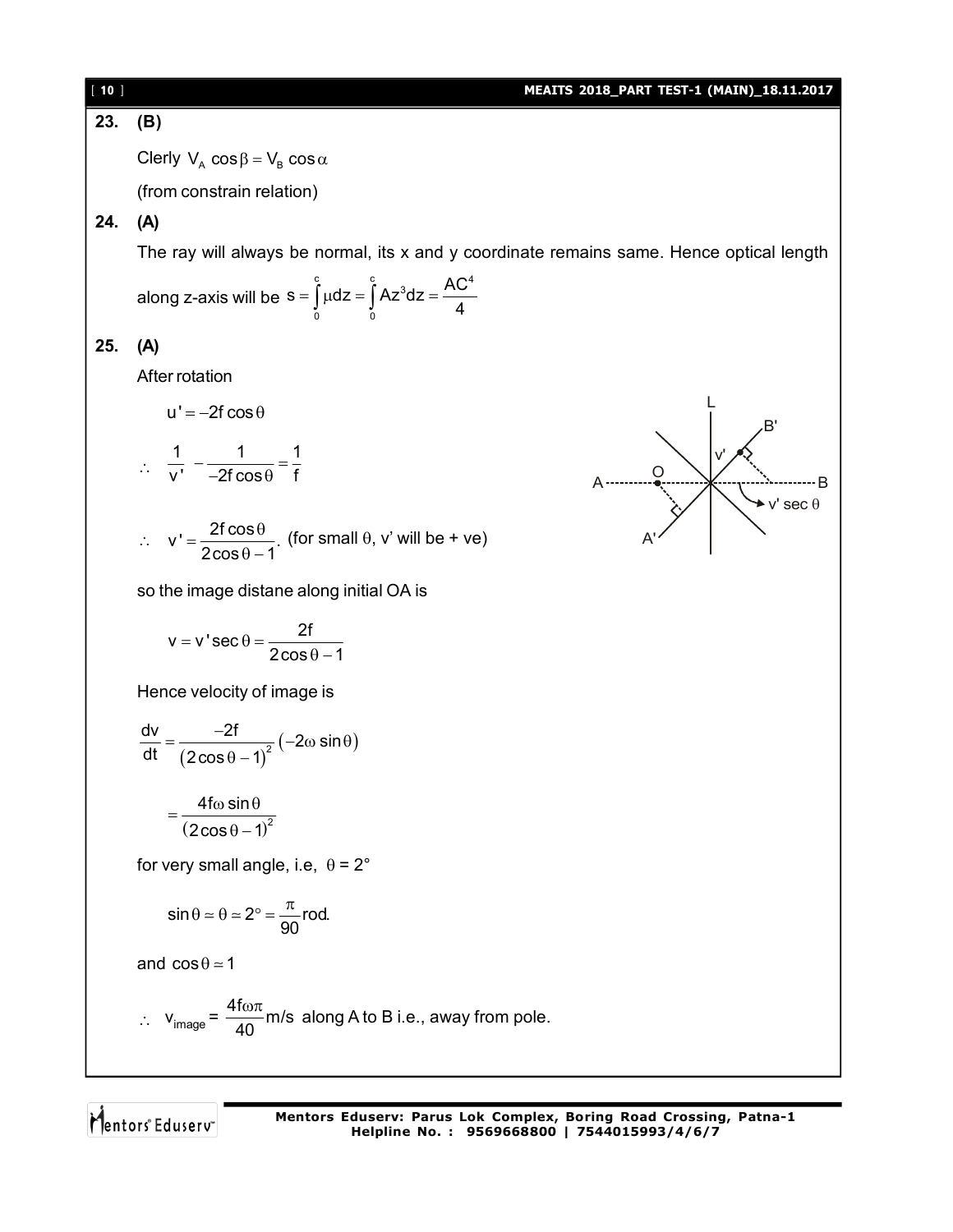## **MEAITS 2018\_PART TEST-1 (MAIN)\_18.11.2017** [ **11** ]

**26. (A)** Let magnitude of velocity of top of rod is  $V_R$  towards left and speed of block B is v.  $\ell_1 + \ell_2$  = constant B A v<sub>r</sub> 1  $\ell$ 3  $\ell$ 2  $\ell$ 4  $\ell$ u v  $\frac{d\ell_1}{dt} + \frac{d\ell_2}{dt} = 0$ dt dt  $\frac{\ell_1}{\mu} + \frac{d\ell_2}{\mu} = 0$  $\Rightarrow$  u - v<sub>R</sub> cos 60° = 0 ...(1) Also  $\ell_3 + \ell_4$  = constant  $\frac{d\ell_3}{dt} + \frac{d\ell_4}{dt} = 0$ dt dt  $\Rightarrow \frac{d\ell_3}{dt} + \frac{d\ell_4}{dt} = 0$  $\Rightarrow$  v<sub>R</sub>  $\cos 30^\circ - v = 0$ from (1) & (2)  $v = \sqrt{3} u$ **27. (D)** Work-energy theorem gives increase in K.E. = work-done or  $\frac{1}{2}$  mv<sub>2</sub> -  $\frac{1}{2}$  m.  $\frac{2F_0x_0}{m} = \frac{1}{2} \times 2F_0 \times 3x_0 + 3F_0x_0$ 2 <sup>2</sup> 2 m 2  $-\frac{1}{6}$ m.  $\frac{24.640}{100} = \frac{1}{2} \times 2F_0 \times 3x_0 + 3$ or  $V_2 = \sqrt{\frac{1.1600}{m}}$  $v_2 = \sqrt{\frac{14F_0x_0}{r}}$ m  $=$ **28. (D)** Line OP is also incline at 53° and initial velocity is zero. Hence time of callision is  $t = \frac{120}{120} = 5 \text{ sec}.$ 40cos53  $=\frac{120}{18}$  = 588  $\circ$ **29. (A)** Consider an instant when block is at height y. Then pulling force is  $T = 600 - 20y$ Hence f.b.d. of block gives, T mg a  $T - mg = ma$  $\Rightarrow$  (600 - 20y) - 400 = 40a  $200 - 20y = 40a$  $5 - 0.5y = v \frac{dv}{dt}$ dy  $\Rightarrow$  5 – 0.5y =  $\sqrt{ }$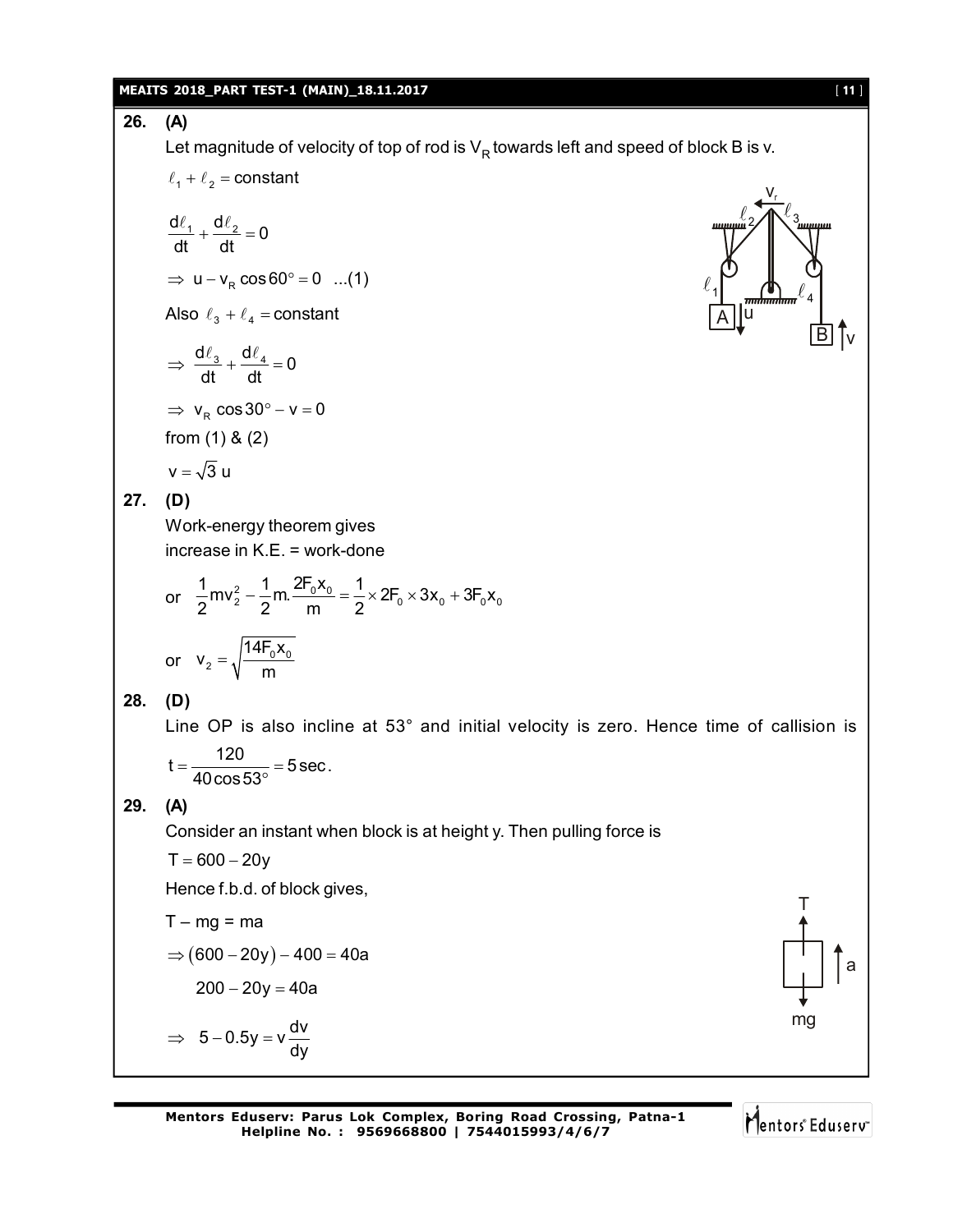## [ **12** ] **MEAITS 2018\_PART TEST-1 (MAIN)\_18.11.2017**

$$
\Rightarrow 5 [y]_0^5 - \frac{1}{2} \left[ \frac{y^2}{2} \right]_0^5 = \frac{v^2}{2}
$$
\n
$$
\Rightarrow v = \sqrt{\frac{75}{2}} = 6.12 \text{ m/s}
$$
\n30. (C)\nIf H is maximum height, then  
\n
$$
u_y^2 = 2gH & w_y^2 = 2 \times 2gH
$$
\n
$$
\therefore \tan \phi = \frac{v_y}{u_x} = \frac{\sqrt{2} u_y}{u_x} = \sqrt{2} \tan \theta
$$
\n**CHAPTERY**\n  
\n31. (B)\nSince P and V of vessel does not change.  
\nweesseld does not change.  
\n132. (D)\n4.9% W/V = 0.5MHz<sub>3</sub>O<sub>4</sub>  
\nMoles of H<sub>2</sub>SO<sub>4</sub> = 3×.5= 1.5 mole  
\nMoles of SO<sub>3</sub> = 1.5 mole  
\nLet mole of O<sub>2</sub> in mixture = x mole  
\n
$$
\frac{1.5 \times 80 + x \times 32}{1.5 + x} = 60.8 \quad \therefore x = 1
$$
\nMoles in mixture = 1.5 + 1 = 2.5 mole  
\nVol (NTP) = 22.4 × 2.5 = 56 L  
\n33. (C)\nC = 120 gm = 10 mole  
\nO<sub>2</sub> = 179.2 L = 8 mole  
\n
$$
c + 0_2 \longrightarrow c_0 + c_0
$$
\n
$$
c + 0_2 \longrightarrow c_0 + c_0
$$
\n
$$
e + 0_2 \longrightarrow c_0 + c_0
$$
\n
$$
e + 0_2 \longrightarrow c_0 + c_0
$$
\n
$$
e + 0_2 \longrightarrow c_0 + c_0
$$
\n
$$
e + 0_2 \longrightarrow c_0 + c_0
$$
\n
$$
e + 0_2 \longrightarrow c_0 + c_0
$$
\n
$$
e + 0_2 \longrightarrow c_0 + c_0
$$
\n
$$
e + 0_2 \longrightarrow c_0 + c_0
$$
\n
$$
e + 0_2 \longrightarrow c_0 + c_0
$$
\n
$$
e + 0_2 \longrightarrow c_0 + c_0
$$
\n
$$
e +
$$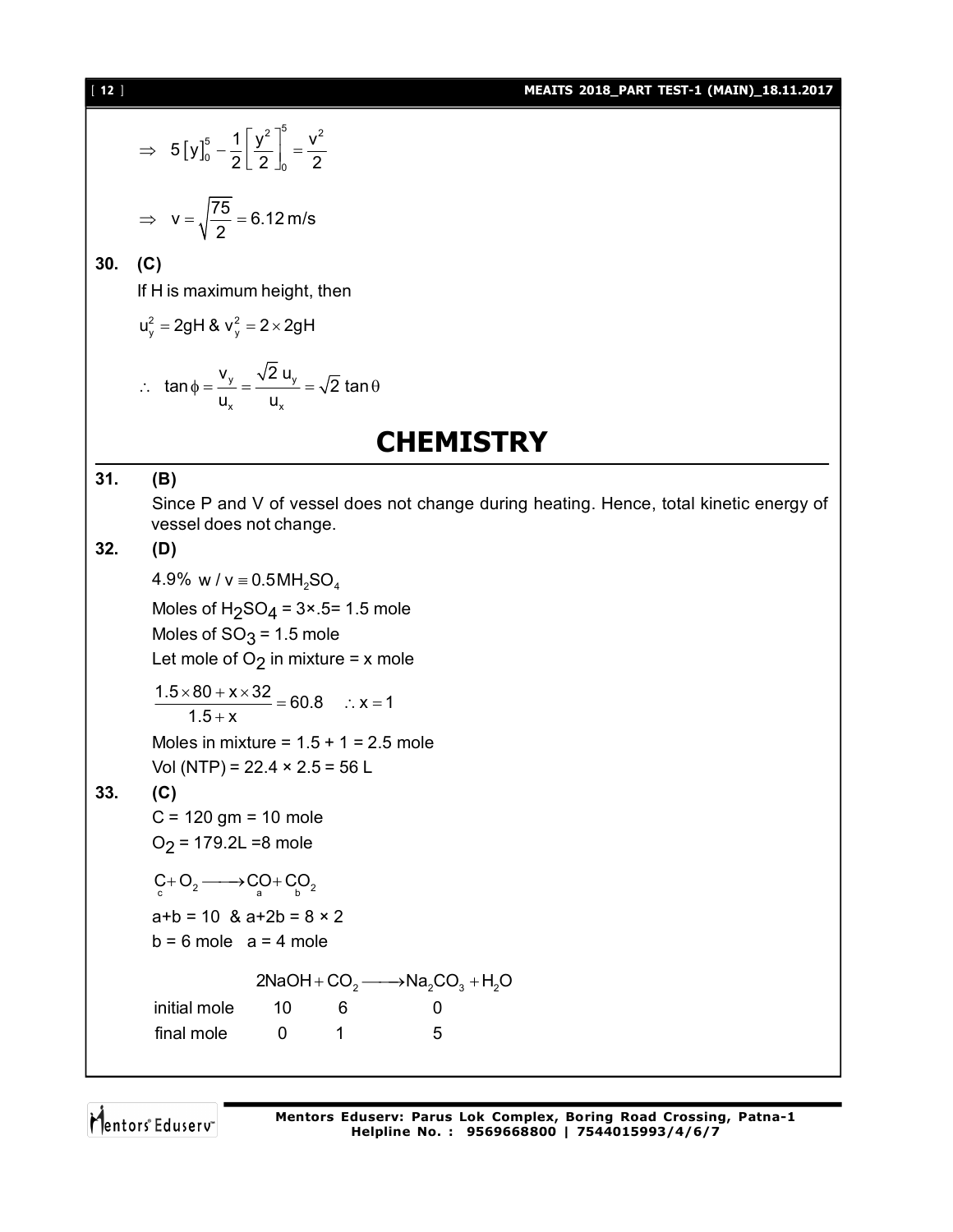#### **MEAITS 2018\_PART TEST-1 (MAIN)\_18.11.2017** [ **13** ]

 $\mathsf{Na}_2\mathsf{CO}_3 + \mathsf{CO}_2 + \mathsf{H}_2\mathsf{O} \longrightarrow 2\mathsf{NaHCO}_3$ initial mole  $\begin{array}{cccc} 5 & 1 & 0 \\ 0 & 0 & 0 \\ 0 & 0 & 0 \\ 0 & 0 & 0 \\ 0 & 0 & 0 \\ 0 & 0 & 0 \\ 0 & 0 & 0 \\ 0 & 0 & 0 \\ 0 & 0 & 0 \\ 0 & 0 & 0 \\ 0 & 0 & 0 \\ 0 & 0 & 0 \\ 0 & 0 & 0 \\ 0 & 0 & 0 & 0 \\ 0 & 0 & 0 & 0 \\ 0 & 0 & 0 & 0 \\ 0 & 0 & 0 & 0 \\ 0 & 0 & 0 & 0 \\ 0 & 0 & 0 & 0 & 0 \\ 0 & 0 & 0 &$  $final$  mole  $0$  0  $2$ Molarity  $\frac{2}{5}$  = 0.4M 5  $=$  $\frac{1}{5}$  = 0 **34. (B)**  $Cu<sub>2</sub>S \longrightarrow Cu<sup>++</sup> + SO<sub>2</sub>$  nf = 1×2+6 = 8  $CuS \longrightarrow Cu^{++} + SO_2$  nf = 6 Let x mole of each is present : Total equivalent of mixture =  $8x + 6x = 14x$ Total equivalent of MnO<sub>4</sub><sup>-</sup> = 200 × 5 × 0.75 × 10<sup>-3</sup> = 0.750 Equivalent of Excess MnO $_4$ <sup>--</sup> = 190 × 1 × 10<sup>--3</sup> = 0.190 Equivalent used for sample =  $0.750 - 0.190 = 0.56$  $\Rightarrow$  14 x = 0.56  $\Rightarrow$  x = 0.04 Maximum mole obtain =  $0.04 \times 3 = 0.12$ **35. (D)**  $C_xH_{3x}O_y(g)+\left(\frac{7x}{4}-\frac{y}{2}\right)O_2(g) \longrightarrow XCO_2(g)+\frac{3x}{2}H_2O(\ell)$ 4 2 2  $+\left[\frac{7x}{4}-\frac{y}{2}\right]O_2(g) \longrightarrow XCO_2(g) + \frac{3x}{2}H_2O(\ell)$ 16 ml  $16\left(\frac{7x}{4} - \frac{y}{3}\right)$ 4 2  $\left(\frac{7x}{4} - \frac{y}{2}\right)$  16 x Vol of CO<sub>2</sub> = 16x = 54–22  $x = 2$ Now  $V_{O_2}$  left = 22ml  $70 - 16 \frac{7x}{1} - \frac{y}{6} = 22$ 4 2  $-16\left[\frac{7x}{4}-\frac{y}{2}\right]=2$  $y = 1$  $C_2H_6O_1$ **36. (C)**  $CH<sub>3</sub>$  $CH<sub>3</sub>$ H———————————Cl Plane of symmetry  $H \longrightarrow Cl$ Meso form

Mentors Eduserv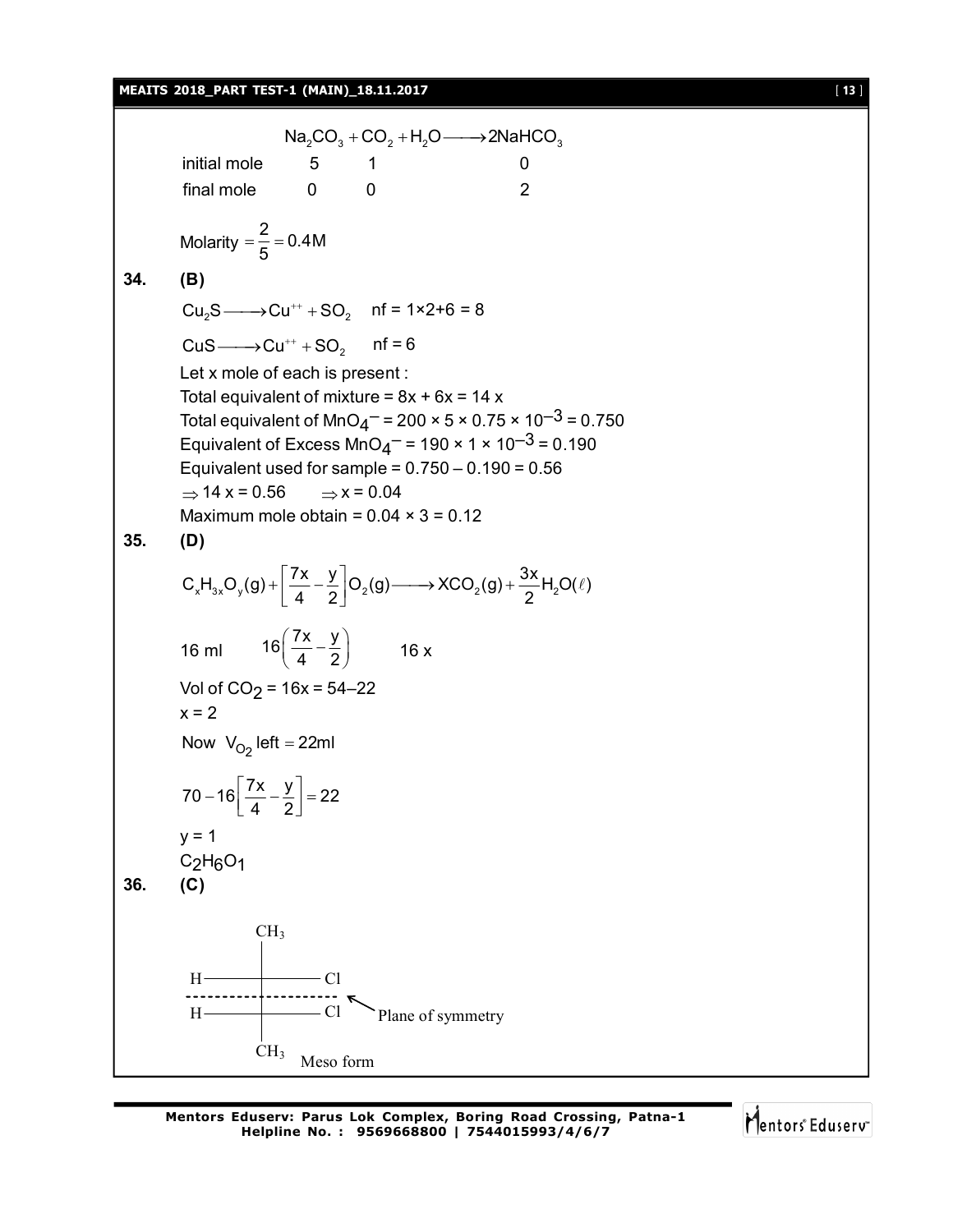| $[14]$ | MEAITS 2018_PART TEST-1 (MAIN)_18.11.2017                                                                      |
|--------|----------------------------------------------------------------------------------------------------------------|
| 37.    | (C)                                                                                                            |
|        | 5<br>3<br>2<br>4                                                                                               |
|        | $CH3-CH=CH–CH+CH2-CH3$                                                                                         |
|        | СN<br>11                                                                                                       |
|        | <b>Parent Chain</b>                                                                                            |
| 38.    | (A)                                                                                                            |
|        | <b>COOH</b><br>Н,                                                                                              |
|        | COOH<br>H                                                                                                      |
| 39.    | (C)                                                                                                            |
|        | $H2CO3$ is more Acidic than phenol.                                                                            |
| 40.    | (D)                                                                                                            |
|        |                                                                                                                |
|        | This compound exist in boat conformation<br>B<br>so resonance is not                                           |
|        | possible.                                                                                                      |
|        | $C \rightarrow$ These two are Tautomers.                                                                       |
| 41.    | (A)                                                                                                            |
| 42.    | (A)                                                                                                            |
|        | Forth ionisation energy abruptly increases. This shows that fourth electron is removed from<br>inert gas core. |
| 43.    | (D)                                                                                                            |
|        | Cr. has maximum oxidation number (+6) in $K_2CrO_4$ and thus, has minimum ionic radius.                        |
| 44.    |                                                                                                                |
|        | (D)<br>BeO, SnO & ZnO are amphoteric in nature                                                                 |
| 45.    | (A)                                                                                                            |
|        | $r: Co \approx Ni$                                                                                             |
|        | r: Rh $\approx$ Ir $\rightarrow$ due to lanthanide contraction                                                 |
| 46.    | (B)                                                                                                            |
|        |                                                                                                                |
|        |                                                                                                                |
|        | -ve charge is stablished by both oxygen, sulfur-I effect and (sulfur has empty d-orbital, it                   |
|        | can stabilise adjacent negative charge).                                                                       |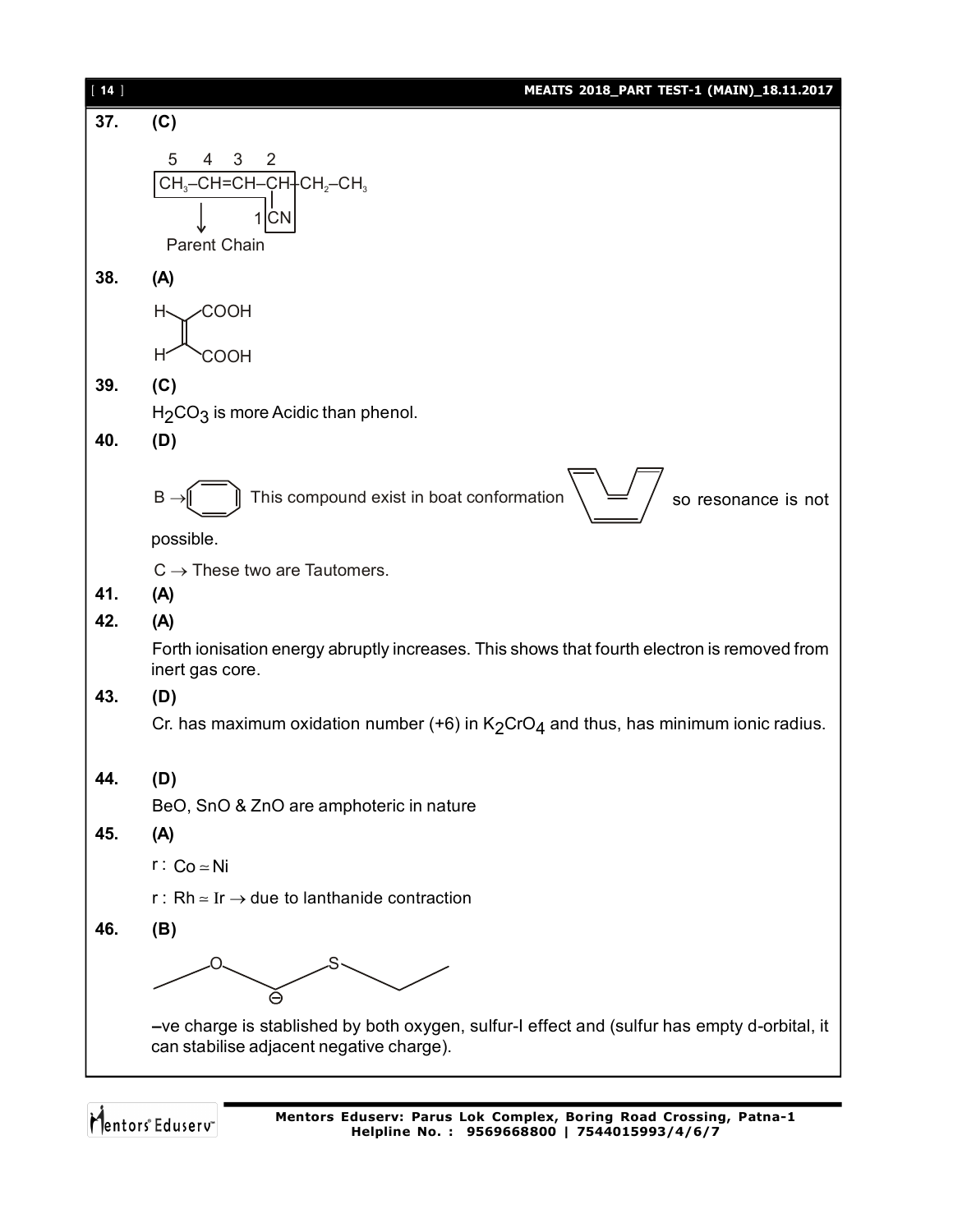#### **MEAITS 2018\_PART TEST-1 (MAIN)\_18.11.2017** [ **15** ]

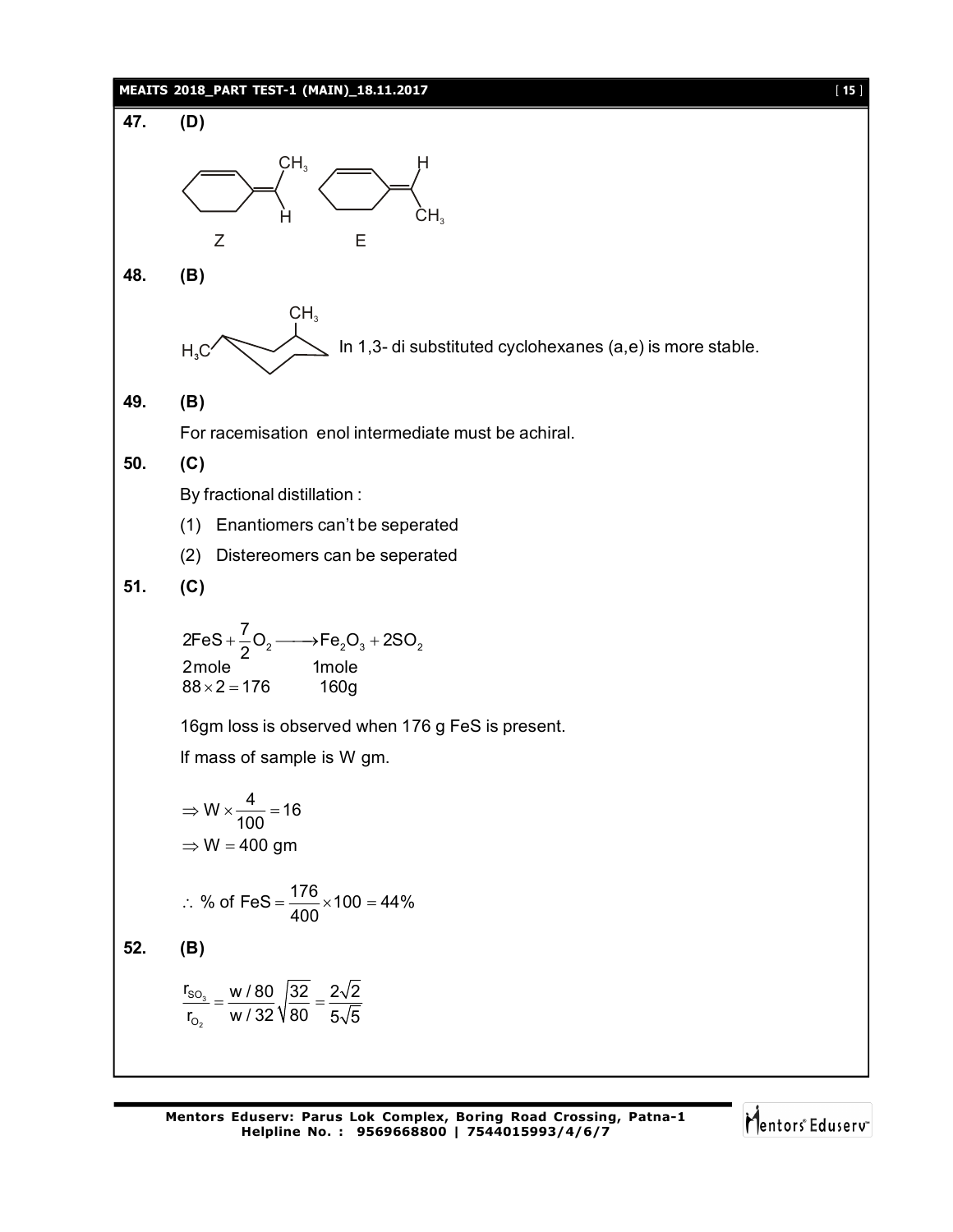| [16] | MEAITS 2018_PART TEST-1 (MAIN)_18.11.2017                                                                                                                                                                     |
|------|---------------------------------------------------------------------------------------------------------------------------------------------------------------------------------------------------------------|
| 53.  | (A)                                                                                                                                                                                                           |
|      | $\frac{P_{\rm C}}{T_{\rm C}} = \frac{R}{8b}$ ; $\left(\frac{P_{\rm C}}{T_{\rm C}}\right)_{\rm CH} = \left(\frac{P_{\rm C}}{T_{\rm C}}\right)_{\rm CO}$                                                        |
|      | $\frac{P}{200} = \frac{75}{300}$                                                                                                                                                                              |
|      | $P = \frac{2 \times 75}{3} = \frac{150}{3} = 50$ atm                                                                                                                                                          |
| 54.  | (A)                                                                                                                                                                                                           |
|      | $6Cu_3P + 124H^+ + 11Cr_2O_7 \longrightarrow 18Cu^{++} + 6H_3PO_4 + 22Cr^{3+} + 53H_2O$                                                                                                                       |
| 55.  | (B)                                                                                                                                                                                                           |
|      | $\frac{1}{2}$ MU <sup>2</sup> = $\frac{3}{2}$ RT                                                                                                                                                              |
|      | $\frac{1}{2}$ × 8.314 × 10 <sup>-23</sup> × U <sub>ms</sub> = $\frac{3}{2}$ × $\frac{8.314 \times 600}{6 \times 10^{23}}$                                                                                     |
|      | $U_{\rm rms}^2$ = 300                                                                                                                                                                                         |
|      | $U_{rms}$ = 17.32 m/s                                                                                                                                                                                         |
| 56.  | (D)                                                                                                                                                                                                           |
|      | Xenon has highest boiling point because it has maximum vander waals forces due to the<br>possession of more electrons                                                                                         |
|      | Select the correct answer using the codes given below:                                                                                                                                                        |
| 57.  | (C)                                                                                                                                                                                                           |
|      | XeF <sub>6</sub> has distorted octahedral structure Xenon in XeF <sub>6</sub> undergoes sp <sup>3</sup> d <sup>3</sup> hybridization giving<br>pentagonal bipyramid with one axis is occupied by a lone pair. |
| 58.  | (B)                                                                                                                                                                                                           |
|      | $H_2S_2, O_6, HO-S-S-OH 4\pi-bonds;$<br>$H_2SO_3, HO-S 1\pi-bonds;$<br>$H_2SO_3, HO-S 1\pi-bonds;$                                                                                                            |
|      | $H_2S_2O_5HO-S-S-OH$ 3 $\pi$ -bonds                                                                                                                                                                           |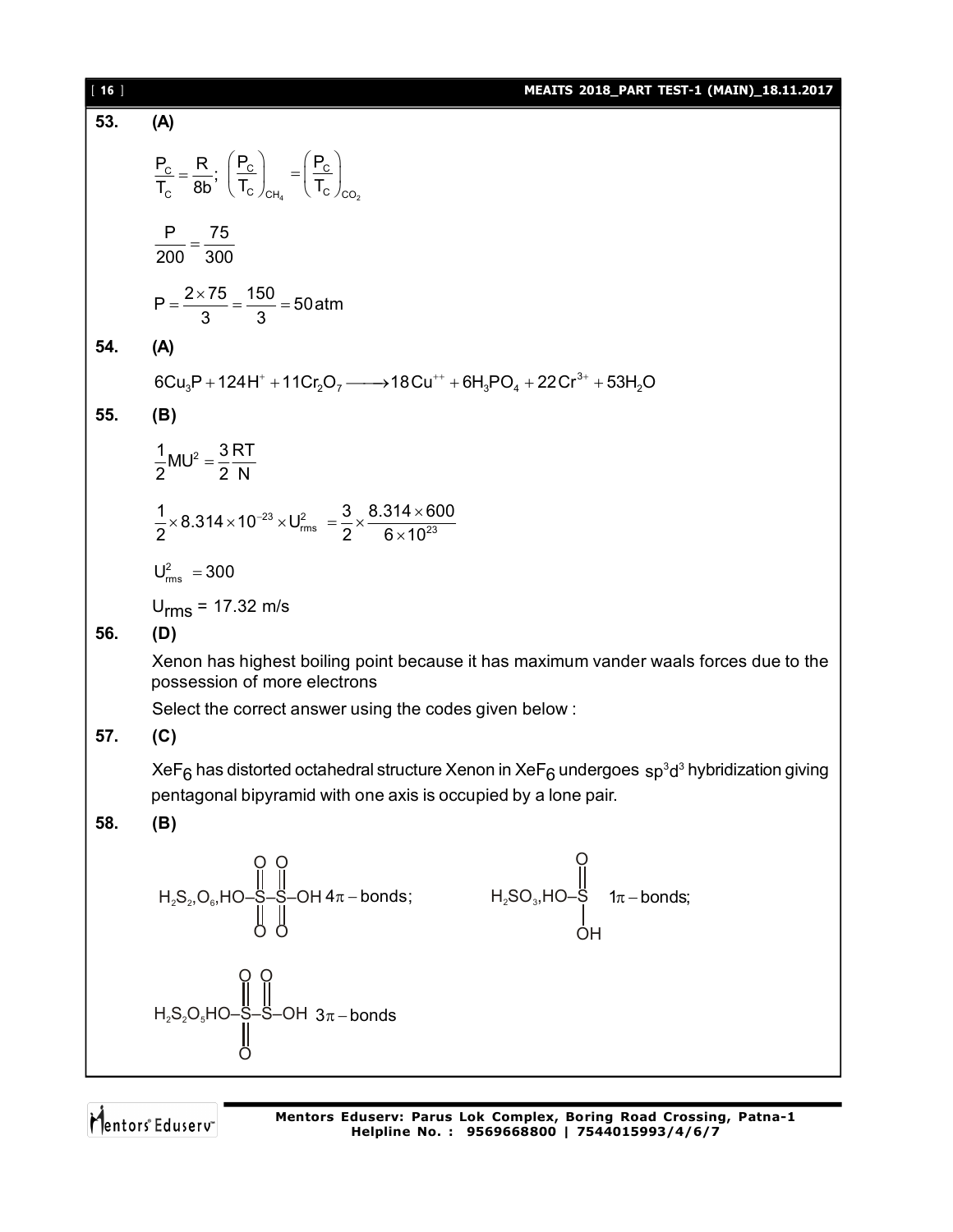#### **MEAITS 2018\_PART TEST-1 (MAIN)\_18.11.2017** [ **17** ]

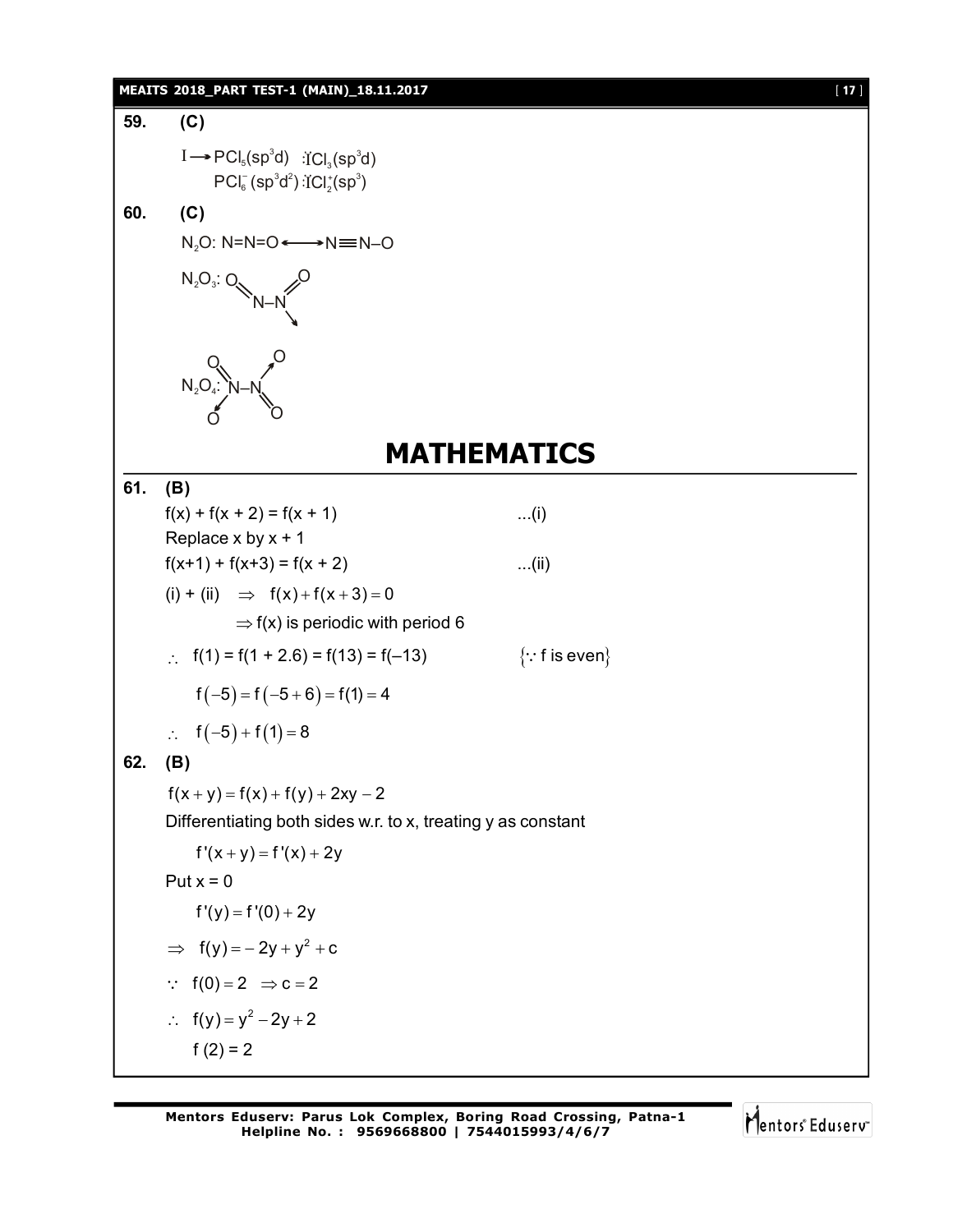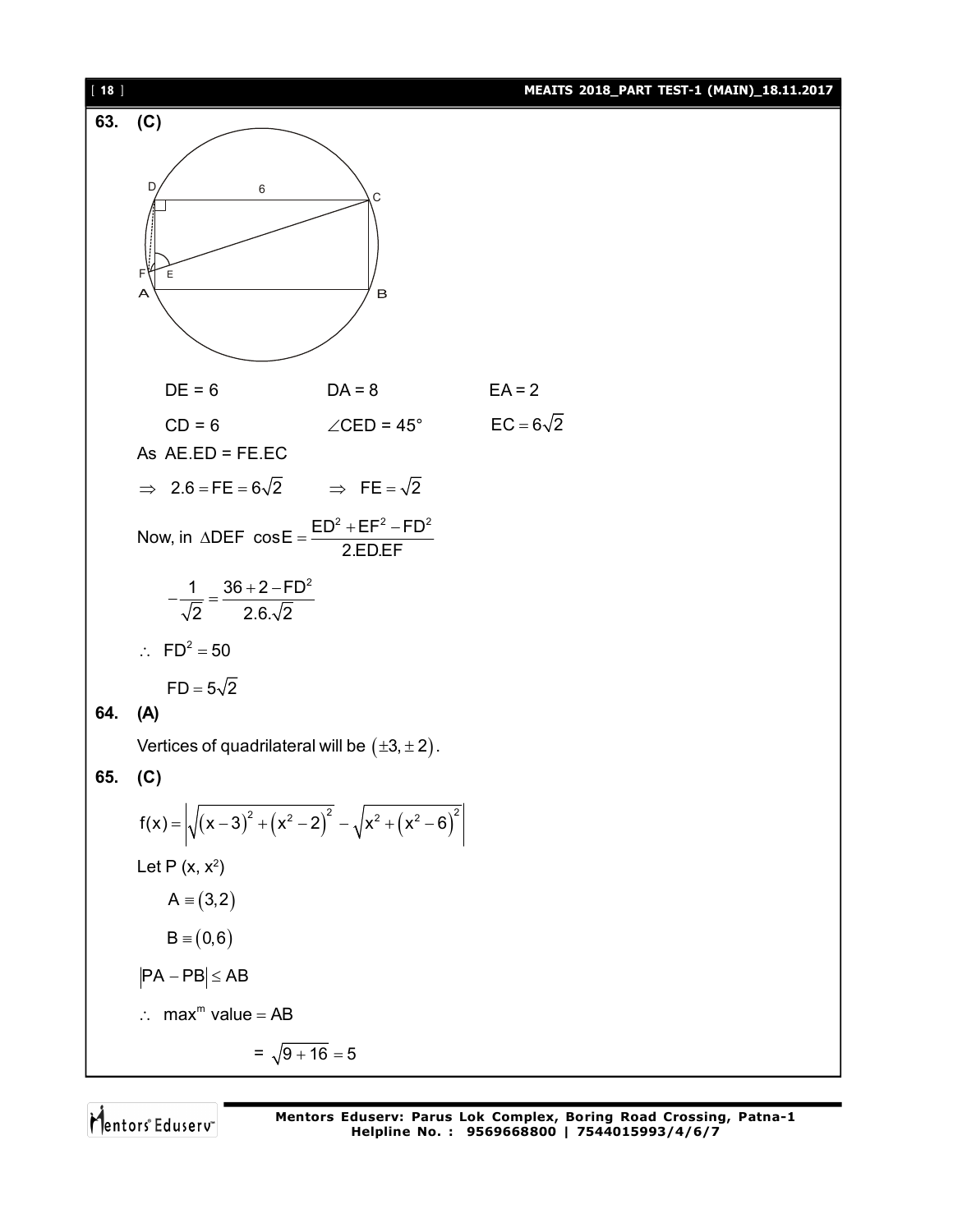

**Mentors Eduserv: Parus Lok Complex, Boring Road Crossing, Patna-1 Helpline No. : 9569668800 | 7544015993/4/6/7**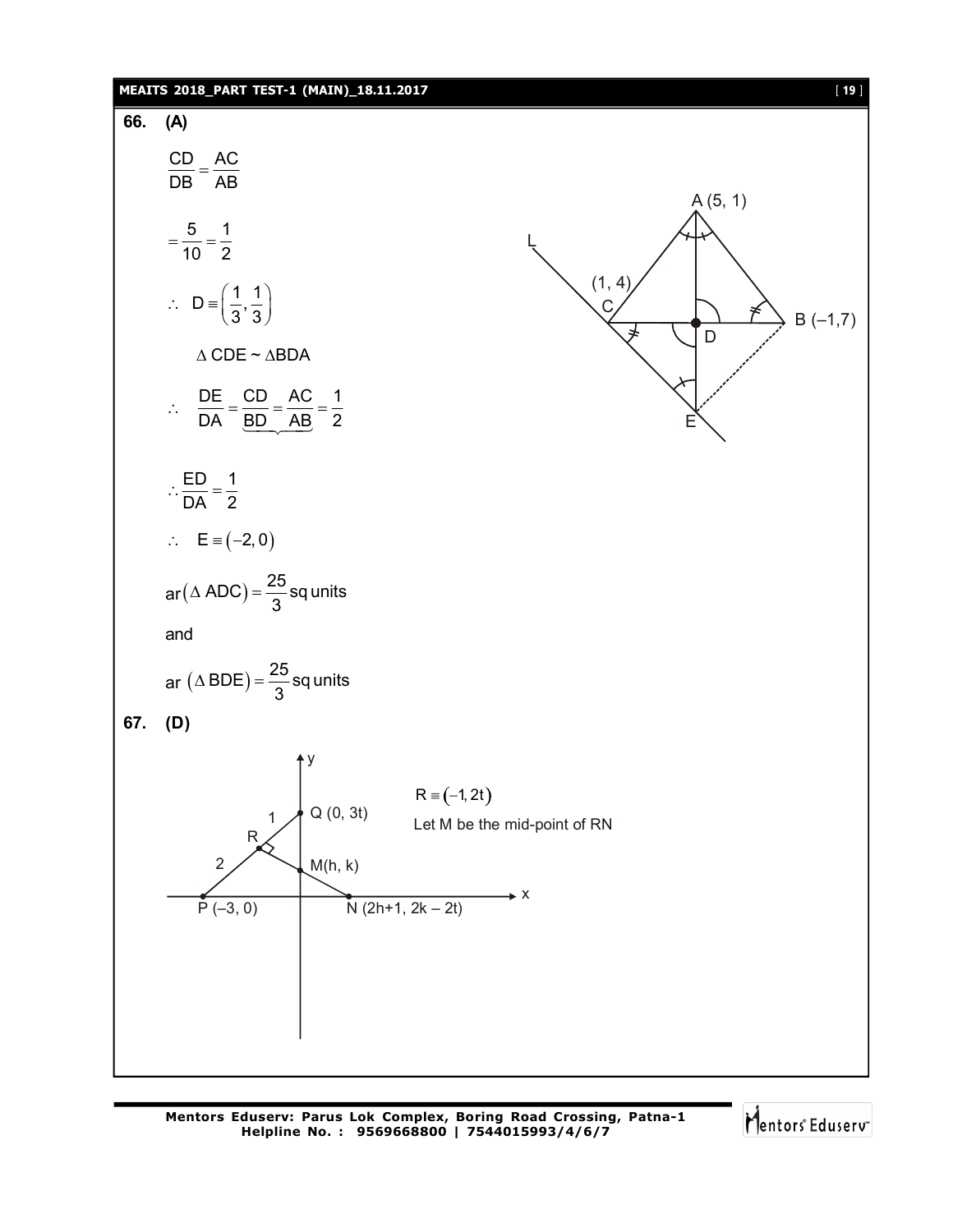

 $\therefore$  RN  $\perp$ <sub>r</sub> PQ  $\Rightarrow$  m<sub>RN</sub>  $m_{PQ} = -1$  $\left(\frac{2k-4t}{2}\right)\left(\frac{3t}{2}\right)=-1$ 2h + 2  $\frac{1}{3}$  $\left(\frac{2k-4t}{2h+2}\right)\left(\frac{3t}{3}\right)=-1$  $(k - 2t) t = -(h + 1)$  $\implies$  2t<sup>2</sup> - kt = h + 1  $\Rightarrow$  2k<sup>2</sup> – k<sup>2</sup> = h +1  $\left|\because\right|$  N lies on the x-axis 2k – 2t = 0  $t = k$  $|\because$  N lies on the x-axis  $|\cdot|$  $\therefore 2k - 2t = 0$  $\lfloor t = k \rfloor$  $\ddot{\cdot}$  $\Rightarrow$  k<sup>2</sup> = h + 1  $\therefore$  Locus  $y^2 = x + 1$ **68. (D)**  $a + b$ 2  $\alpha = \frac{a+b}{2}$  $\left(\begin{matrix} 0, & b \end{matrix}\right)$ (2, 2) (a, 0)  $\frac{x}{1} + \frac{y}{1} = 1$ a b  $+\frac{y}{x} =$ x  $a + b = 2\alpha$  $\beta = \sqrt{ab}$  $\beta^2 = ab$  $2 + 2 = 1$ a b  $+ - = 1$  $\Rightarrow$  2 (a + b) = ab  $\Rightarrow$  2.2 $\alpha = \beta^2$  $\beta^2 = 4\alpha$ :  $p(\alpha, \beta)$  Lies on the parabola is  $y^2 = 4x$ **69. (A)** Let  $P = (3 \cos \theta, 3 \sin \theta)$  $Q = (-3 \cos \theta, -3 \sin \theta)$  $\mathtt{3cos}\,\theta$  +  $\mathtt{3sin}\,\theta$   $2|\,\,|$   $-3\cos\theta$   $\mathtt{3sin}\,\theta$   $2|\,$ 2  $|| \sqrt{2}$  $\alpha\beta = \frac{3\cos\theta + 3\sin\theta - 2}{\sqrt{2}} \begin{array}{|c|c|c|c|c|} \hline -3\cos\theta - 3\sin\theta - 2 & \hline \end{array}$ =  $(3\cos\theta+3\sin\theta)^2-4$ 2  $(\theta + 3\sin\theta)^2 - 4$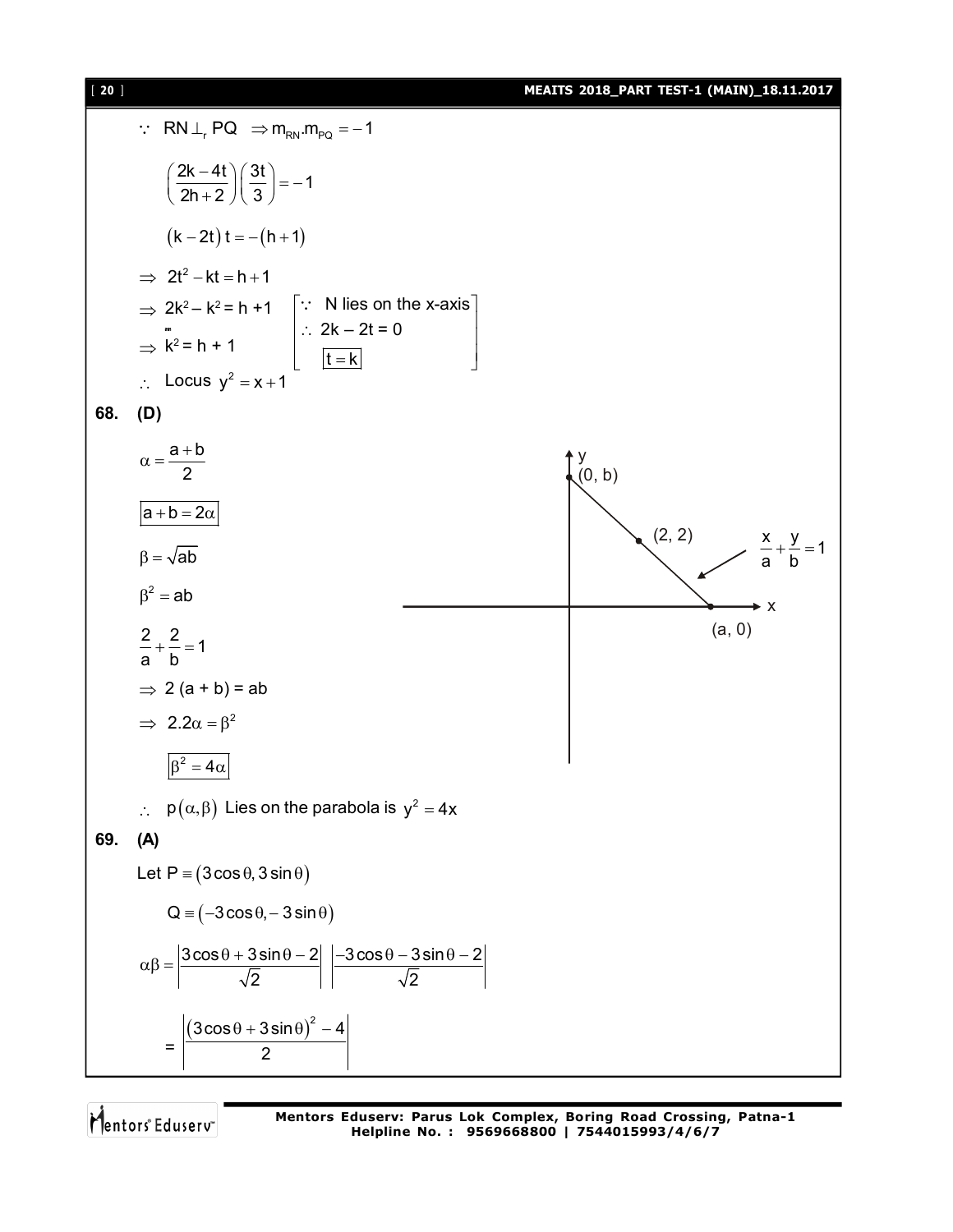#### **MEAITS 2018\_PART TEST-1 (MAIN)\_18.11.2017** [ **21** ]

=  $9 + 9$ sin2 $\theta - 4$ 2  $+9\sin2\theta - 4$ =  $5 + 9 \sin 2$ 2  $+9\sin 2\theta$  $\alpha\beta_{\text{max}^m} = 7$ **70. (D)** EOT at (1, 2) on circle  $C_1$ :  $x + 2y = 5$  .....(i) Let P be  $(\alpha,\beta)$ Eq<sup>n</sup> of chord of contact of tangents from the point P to the circle C<sub>2</sub>:  $\alpha x + \beta y = 9$  ....(ii) Eq<sup>n</sup>s (i) and (ii) represent same line  $\therefore$  on comparing : we get 9 1 2  $-5$  $\frac{\alpha}{4} = \frac{\beta}{2} = \frac{-9}{4}$ - $\frac{9}{5}$ ,  $\beta = \frac{18}{5}$  $5'$  5  $\Rightarrow \alpha = \frac{6}{5}, \beta = -$ **71. (B)** Two circles intersects each other orthogonally.  $\therefore$  Centres of the given circles will be diametric ends of circumcircle of  $\Box$  ABCD. ∴ Diameter =  $\sqrt{3^2 + 4^2} = 5$ **72. (A)** M is mid point of PQ M Q  $\overline{O}$  $^{\prime\prime}(0,0)$  $\longleftarrow$   $x^2 + y^2 = 36$  $- x^2 + y^2 = 16$ In AOPQ  $OP^2 + OQ^2 = 2(OM^2 + PM^2)$  $\implies$  36 + 16 = 2(OM<sup>2</sup> + 4)  $\Rightarrow$  OM =  $\sqrt{22}$  $\Rightarrow$  Locus of M is circle  $\cdot$ . Its distance from a fixed point (origin) is constant and this constant distance is radius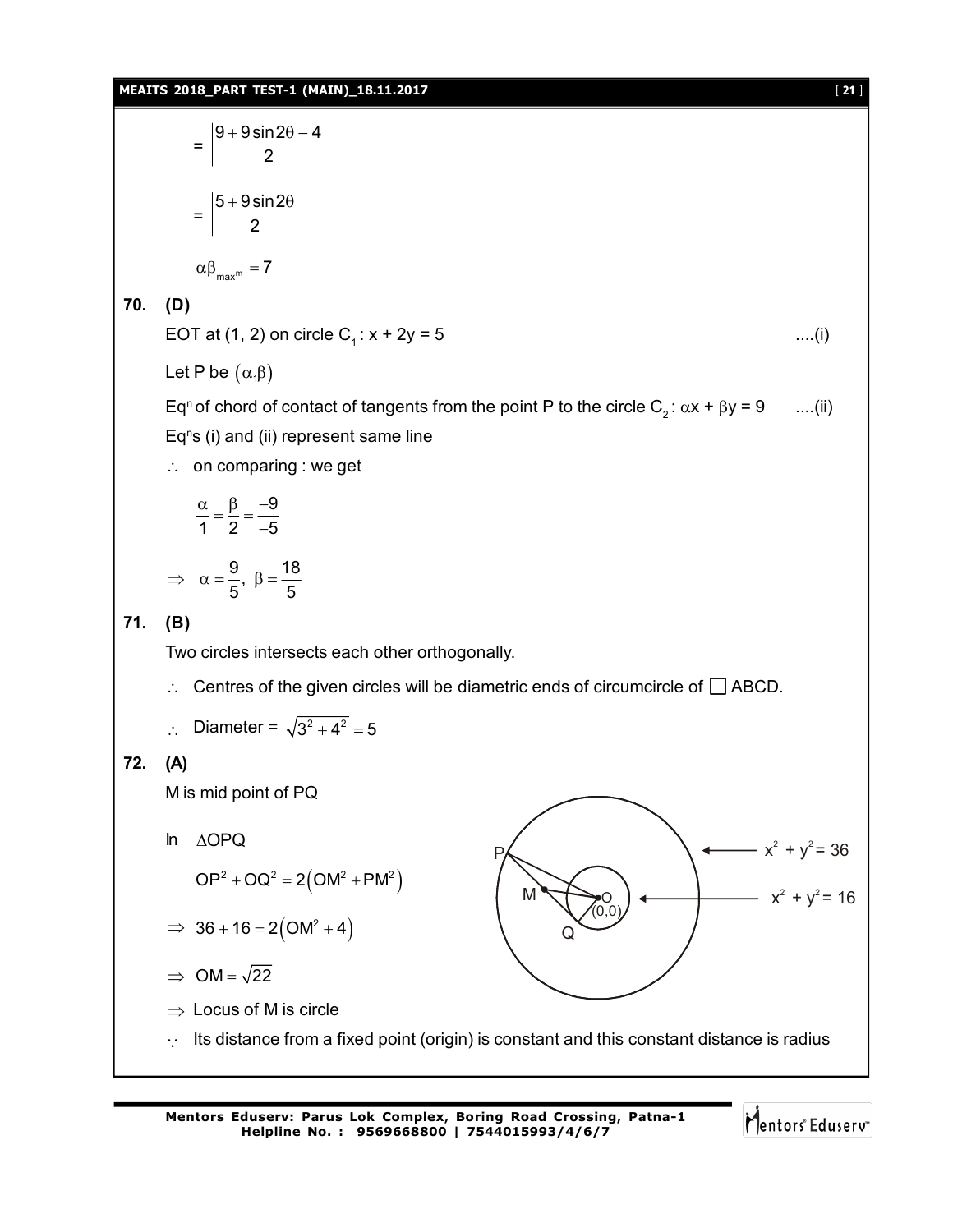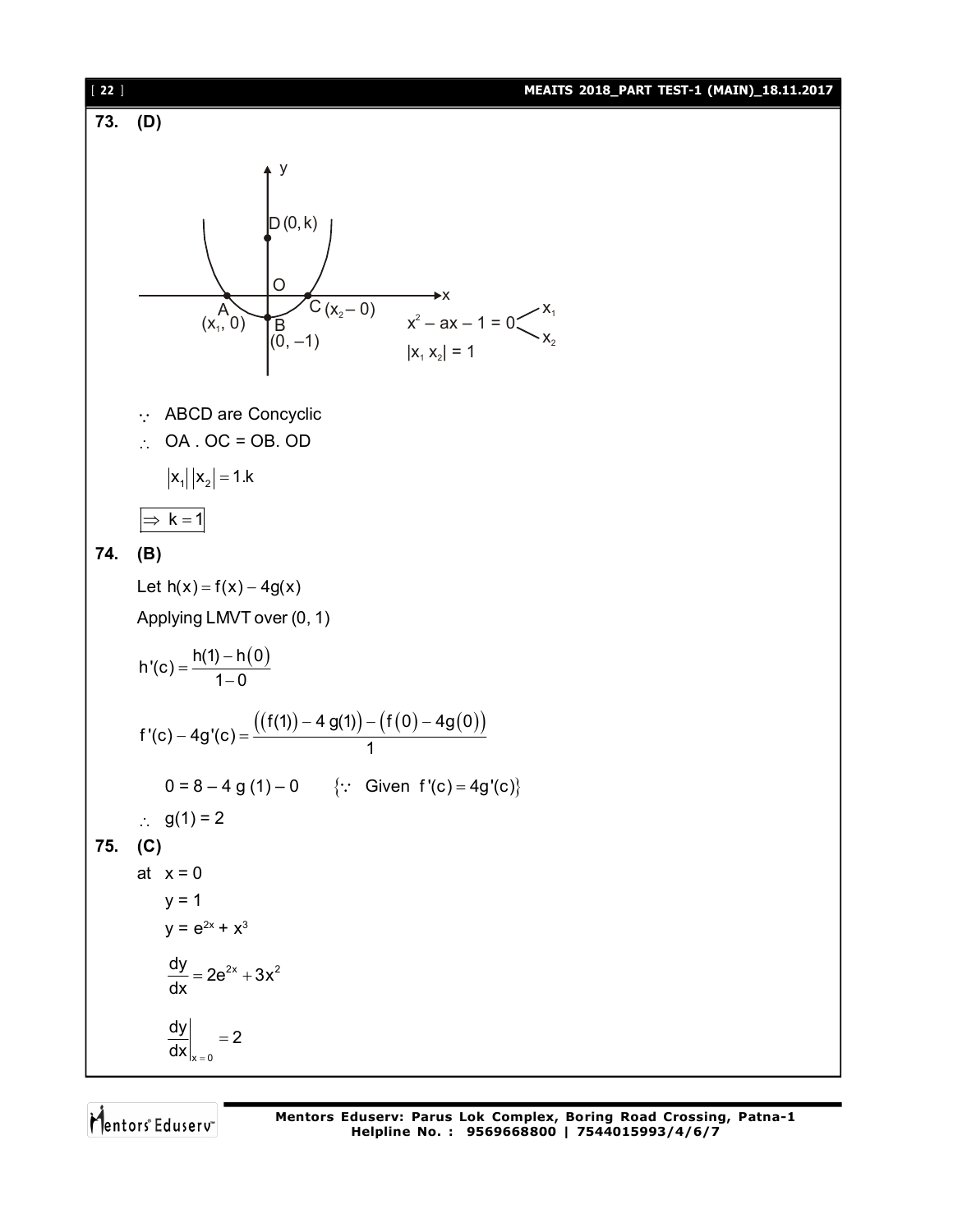## **MEAITS 2018\_PART TEST-1 (MAIN)\_18.11.2017** [ **23** ]

∴ EOT at x = 0; y-1 = 2 (x – 0)  
\n
$$
\frac{|y-2x-1=0|}{|y-2x-1=0|}
$$
\nDistance from origin =  $\left|\frac{0-1}{\sqrt{1+4}}\right| = \frac{1}{\sqrt{5}}$   
\n76. (C)  
\n $f(g(x)) = x$   
\n $f'(g(x)) \cdot g'(x) = 1$   
\n∴  $g'(3) = \frac{1}{f'(g(3))}$   
\n $= \frac{1}{f'(0)}$  {∴  $f(0) = 3$  }  
\n∴  $g(3) = 0$  }  
\n $= \frac{1}{f'(0)}$  {∴  $f'(x) = 5x^4 + \frac{1}{3}e^{\frac{x}{3}}$   
\n $= \frac{1}{(\frac{1}{3})}\begin{cases} \because f'(x) = 5x^4 + \frac{1}{3}e^{\frac{x}{3}} \\ f'(0) = \frac{1}{3} \end{cases}$   
\n= 3  
\n77. (C)  
\n $g'(x) = 2f(5-3f(x)) \cdot f'(5-3f(x)) \cdot (-3f'(x))$   
\n $g'(2) = 2f(2) \cdot f'(2) \cdot (-3f'(2))$   
\n $= 2.1 \cdot (-1) \cdot -3 \cdot (-1)$   
\n= -6  
\n78. (B)  
\nClearly  $\alpha = e^{\frac{1}{2}}$   
\nand  $\beta = \frac{1+2+3}{3} = 2$   
\n∴  $\ln(\alpha^{\beta}) = \ln(\left(e^{\frac{1}{2}}\right)^2$   
\n $= 1$ 

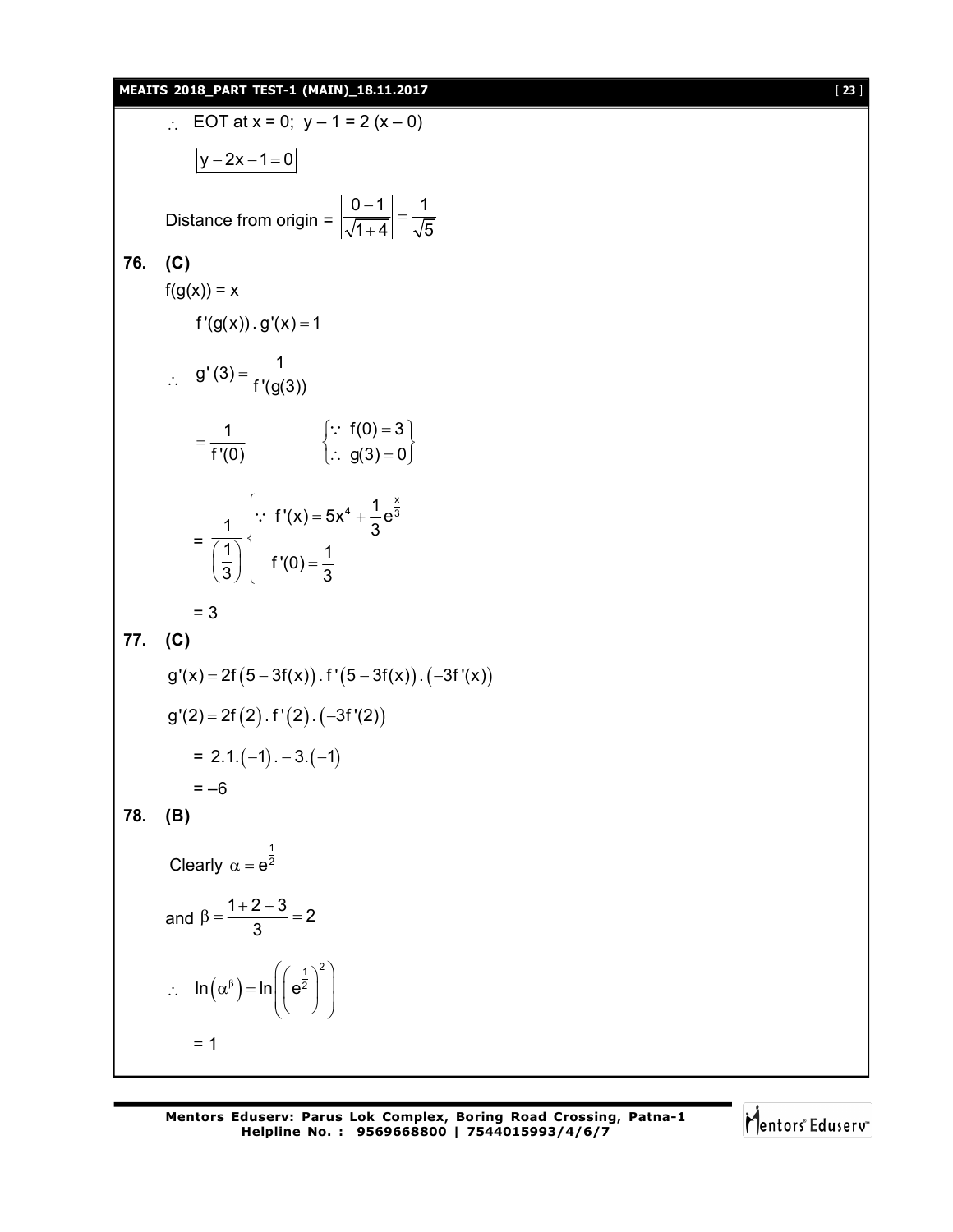79. (B)  
\n
$$
\frac{1}{x+y} \left( \frac{2x^2 + 3x + 1}{x+2} - ax - b \right) = 5
$$
\n
$$
\Rightarrow \frac{11}{x+y} \left( \frac{2x^2 + 3x + 1 - ax^2 - bx - 2ax - 2b}{x+2} \right) = 5
$$
\n
$$
\Rightarrow \frac{11}{x+y} \frac{(2-a)x^2 + (3-b-2a)x + 1-2b}{x+2} = 5
$$
\n
$$
\Rightarrow 2 - a = 0
$$
\n
$$
\Rightarrow a = 2
$$
\n
$$
3 - b - 2a = 5
$$
\n
$$
b = -2 - 2a
$$
\n
$$
= -6
$$
\n80. (A)  
\nEOT:  $yt = x + t^2$   
\n
$$
centroid = (h, k) = \left( \frac{-t^2}{3}, \frac{t}{3} \right)
$$
\n
$$
h = \frac{-t^2}{3} \qquad K = \frac{t}{3}
$$
\n
$$
\Rightarrow t^2 = -3h \qquad t = 3K
$$
\n
$$
\therefore 9K^2 = -3h \qquad t = 3K
$$
\n
$$
\therefore 9K^2 = -3h \qquad t = 3K
$$
\n81. (B)  
\n84. (B)  
\n
$$
Q \qquad \begin{pmatrix} (h, k) \\ k^2 \\ k^2 \end{pmatrix}
$$
\n
$$
Q \qquad \begin{pmatrix} (h, k) \\ k^2 \\ k^2 \end{pmatrix}
$$
\n
$$
Q \qquad \begin{pmatrix} (h, k) \\ k^2 \\ k^2 \end{pmatrix}
$$
\n
$$
Q \qquad \begin{pmatrix} 1 & k \\ k^2 & 2k \\ k^2 & 2k^2 \end{pmatrix}
$$
\n
$$
R = 2t^2 - 2 - t^2 = t^2 - 2
$$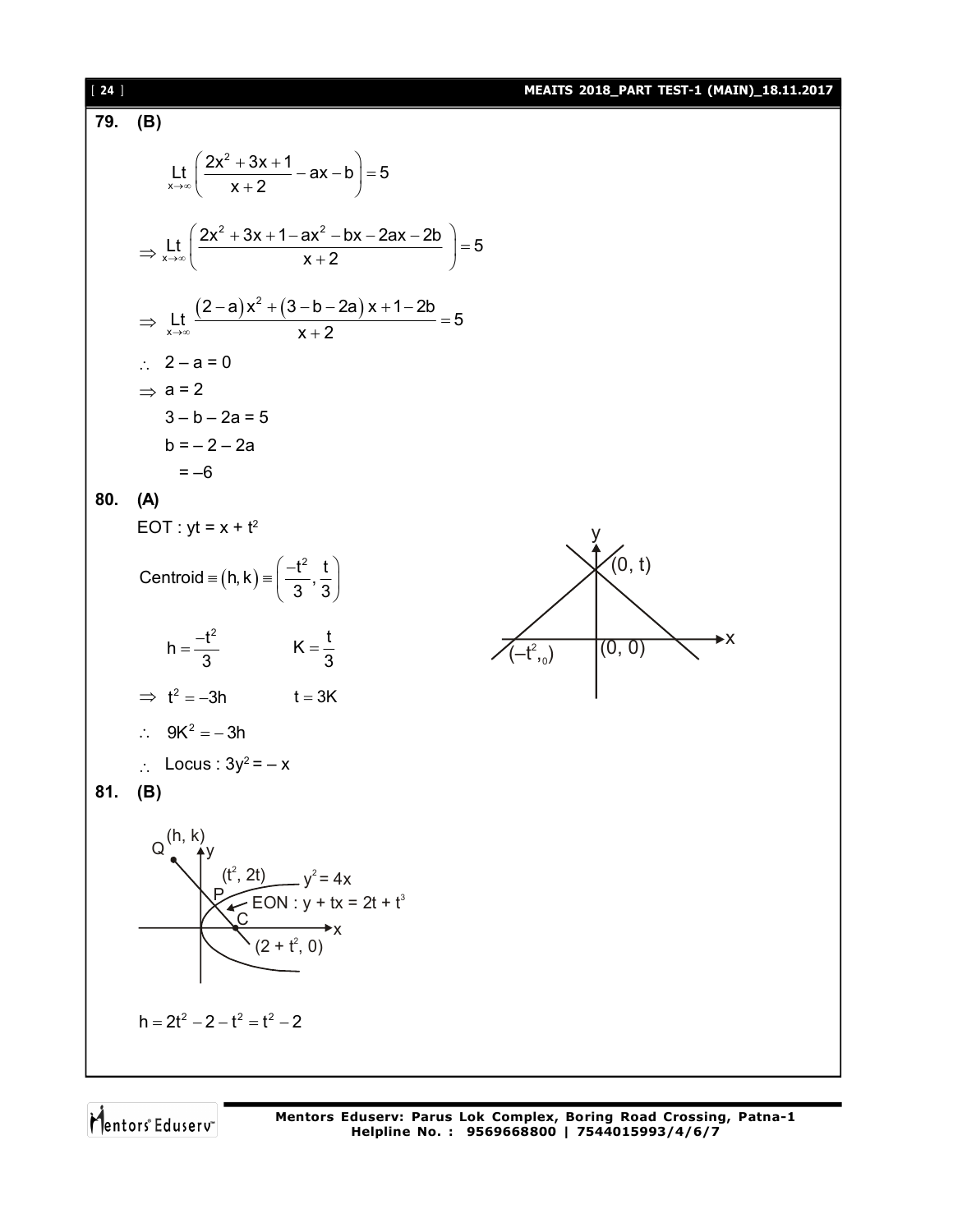#### **MEAITS 2018\_PART TEST-1 (MAIN)\_18.11.2017** [ **25** ]

$$
K = 4t \Rightarrow t = \frac{K}{4}
$$
  
\n
$$
\therefore h = \frac{K^2}{16} - 2
$$
  
\n
$$
\Rightarrow K^2 = 16 (h + 2)
$$
  
\n
$$
\therefore \text{ Locus } y^2 = 16 (x + 2)
$$
  
\nfocus = (2, 0)

# **82. (A)**

Image of focus w.r. to any tangent of the parabola, lies on it directrix.



Mentors Eduserv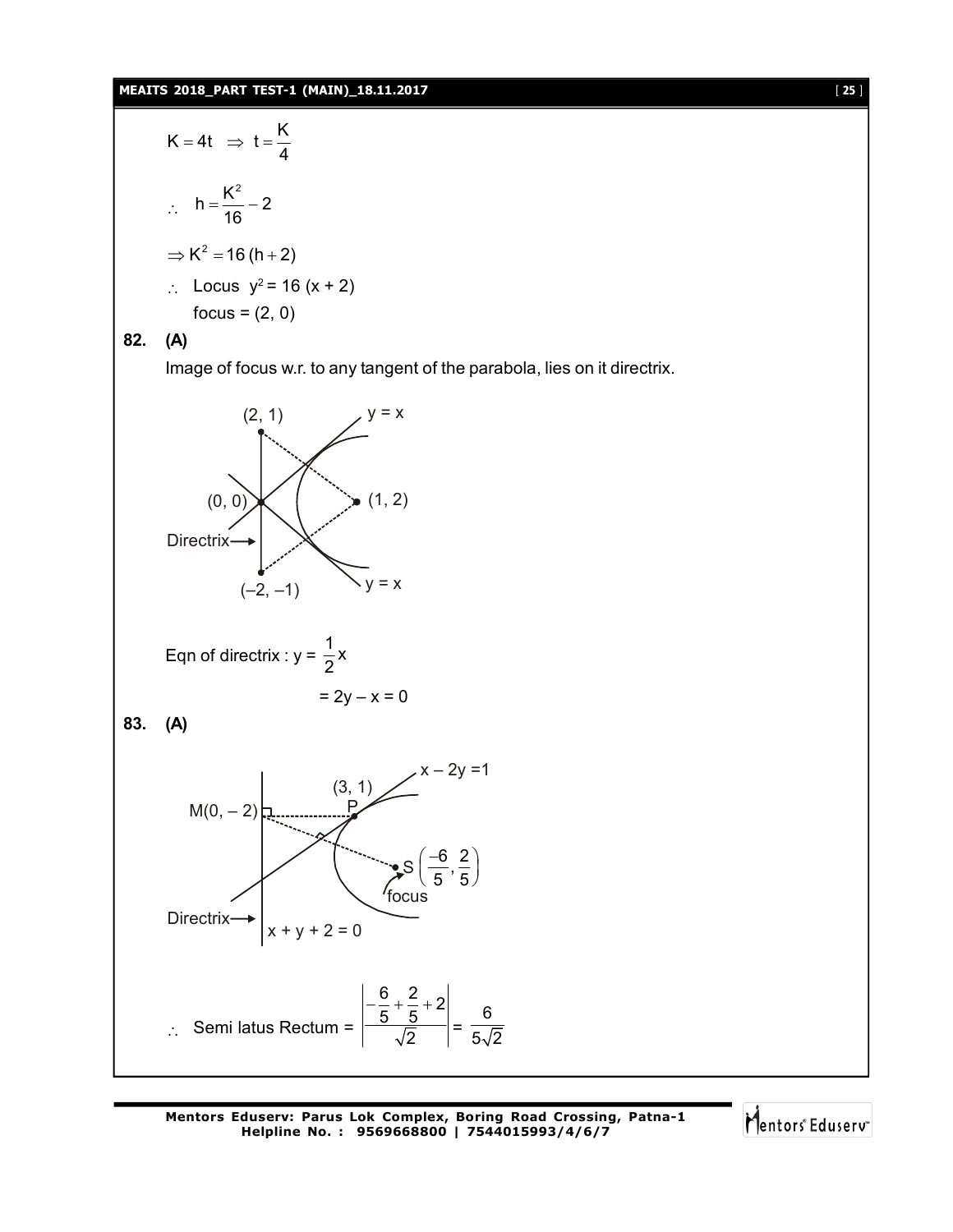#### [ **26** ] **MEAITS 2018\_PART TEST-1 (MAIN)\_18.11.2017**

**84. (C)**

$$
f(0) = \underset{x \to 0}{L} f(x) = \underset{x \to 0}{L} \frac{e^{3x} - 1 - 3x}{3x(e^{3x} - 1)}
$$
  
\n
$$
= \underset{x \to 0}{L} \frac{\left(1 + 3x + \frac{(3x)^2}{2!} \frac{(3x)^3}{3!} + \dots\right) - 1 - 3x}{3x\left(1 + 3x + \frac{(3x)^2}{2!} + \dots - 1\right)}
$$
  
\n
$$
= \frac{1}{2}
$$
  
\n85. (B)

$$
\sin^{-1}(\sin x) + \frac{x}{16} = \frac{1}{2}
$$
  
\n
$$
\sin^{-1}(\sin x) = \frac{1}{2} - \frac{x}{16}
$$
  
\n
$$
f(x) = \sin^{-1}(\sin x)
$$
  
\n
$$
g(x) = \frac{1}{2} - \frac{x}{16}
$$

Draw the graph of both functions, and count the point of intersection to get the number of sol<sup>n</sup>. **86. (B)**

$$
f(x) = \tan^{-1}\left(\sqrt{\frac{1-\cos x}{1+\cos x}}\right) \begin{cases} x \in (\pi, 2\pi) \\ \Rightarrow \frac{x}{2} \in \left(\frac{\pi}{2}, \pi\right) \end{cases}
$$
  
=  $\tan^{-1}\left(\tan \frac{x}{2}\right)$   
=  $-\tan^{-1}\left(\tan \frac{x}{2}\right)$   
=  $-\left(\frac{x}{2} - \pi\right) = \pi - \frac{x}{2}$